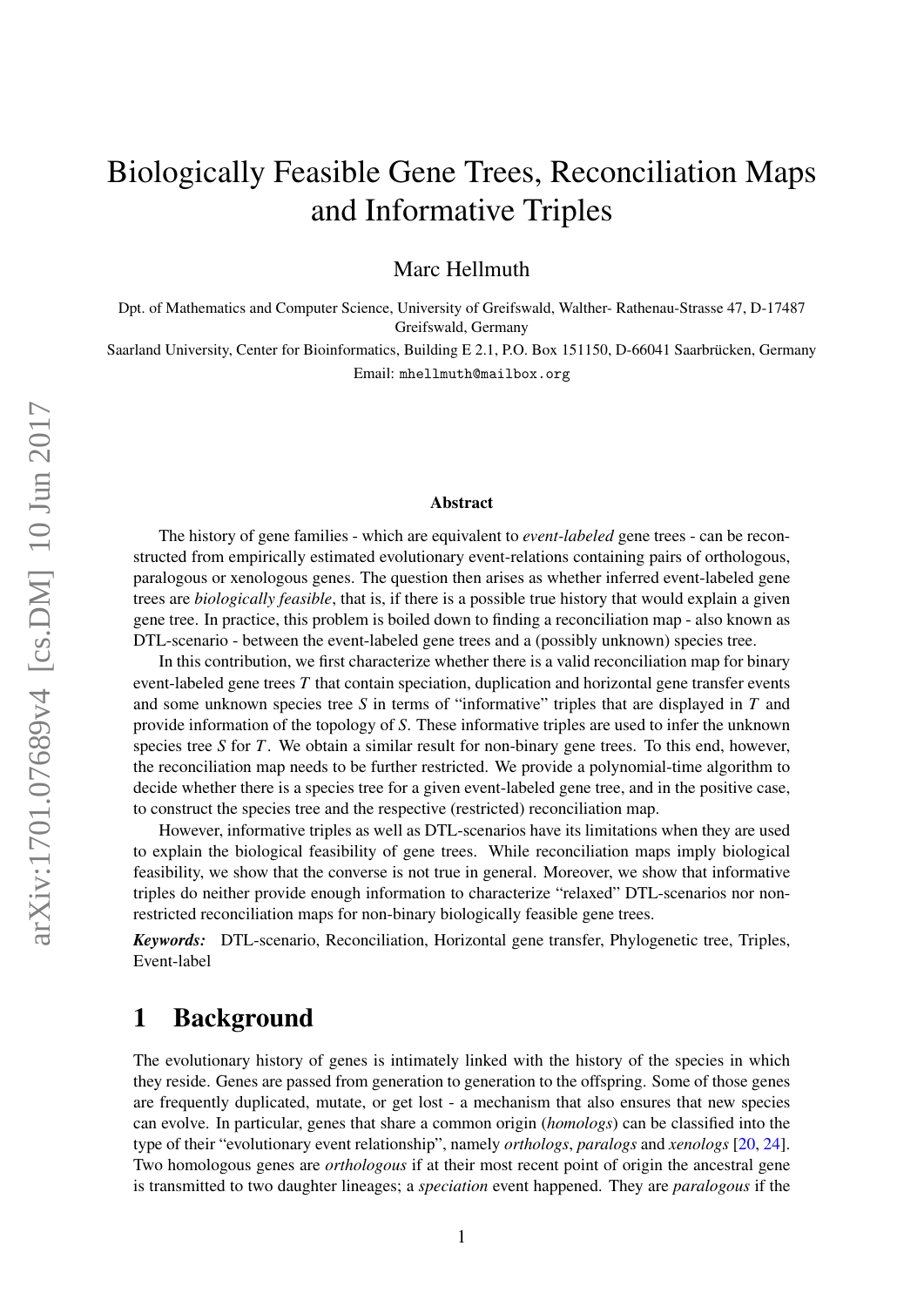ancestor gene at their most recent point of origin was duplicated within a single ancestral genome; a *duplication* event happened. Horizontal gene transfer (HGT) refers to the transfer of genes between organisms in a manner other than traditional reproduction and across different species and yield so-called *xenologs*. In contrast to orthology and paralogy, the definition of xenology is less well established and by no means consistent in the biological literature. One definition stipulates that two genes are *xenologs* if their history since their common ancestor involves horizontal transfer of at least one of them [\[20,](#page-17-0) [35\]](#page-18-0). The mathematical framework for evolutionary event-relations relations in terms of symbolic ultrametrics, cographs and 2-structures [\[7,](#page-16-0) [25,](#page-17-2) [26,](#page-17-3) [28\]](#page-18-1), on the other hand, naturally accommodates more than two types of events associated with the internal nodes of the gene tree. We follow the notion in  $[24, 26]$  $[24, 26]$  $[24, 26]$  and call two genes xenologous, whenever their least common ancestor was a HGT event.

The knowledge of evolutionary event relations such as orthology, paralogy or xenology is of fundamental importance in many fields of mathematical and computational biology, including the reconstruction of evolutionary relationships across species [\[10,](#page-16-1) [22,](#page-17-4) [30,](#page-18-2) [31,](#page-18-3) [37\]](#page-18-4), as well as functional genomics and gene organization in species [\[21,](#page-17-5) [57,](#page-19-0) [58\]](#page-20-0). Intriguingly, there are methods to infer orthologs [\[2](#page-16-2)[–4,](#page-16-3) [8,](#page-16-4) [41,](#page-18-5) [42,](#page-19-1) [45,](#page-19-2) [57,](#page-19-0) [60,](#page-20-1) [62\]](#page-20-2) or to detect HGT [\[9,](#page-16-5) [12,](#page-17-6) [40,](#page-18-6) [47,](#page-19-3) [49\]](#page-19-4) *without* the need to construct gene or species trees. Given empirical estimated event-relations one can infer the history of gene families which are equivalent to event-labeled gene trees [\[13,](#page-17-7) [25,](#page-17-2) [26,](#page-17-3) [30,](#page-18-2) [36,](#page-18-7) [38\]](#page-18-8). For an event-labeled gene tree to be biologically feasible there must be a putative "true" history that can explain the observed gene tree. However, in practice it is not possible to observe the entire evolutionary history as e.g. gene losses eradicate the entire information on parts of the history. Therefore, in practice the problem of determining whether an event-labeled gene tree is biologically feasible is reduced to the problem of finding a valid reconciliation map, also known as DTL-scenario, between the event-labeled gene trees and an arbitrary (possibly unknown) species tree. Tree-reconciliation methods have been extensively studied over the last years [\[14](#page-17-8)[–17,](#page-17-9) [19,](#page-17-10) [22,](#page-17-4) [23,](#page-17-11) [33,](#page-18-9) [39,](#page-18-10) [43,](#page-19-5) [46,](#page-19-6) [50,](#page-19-7) [54](#page-19-8)[–56,](#page-19-9) [59,](#page-20-3) [61\]](#page-20-4) and are often employed to identify inner vertices of the gene tree as a duplication, speciation or HGT, given that both, the gene and the species tree are available.

In this contribution, we assume that only the event-labeled gene tree *T* is available and wish to answer the question: How much information about the species tree *S* and the reconciliation between *T* and *S* is already contained in the gene tree *T*? As we shall see, this question can easily be answered for *binary* gene trees in terms of "informative" triples that are displayed in *T* and provide information on the topology of *S*. The latter generalizes results established by Hernandez et al. [\[31\]](#page-18-3) for the HGT-free case. To obtain a similar result for *non-binary* gene trees, we show that the reconciliation map needs to be restricted. Nevertheless, informative triples can then be used to characterize whether there is a valid restricted reconciliation map for a given non-binary gene tree and some unknown species tree *S*, as well as to construct *S*, provided the informative triples are consistent. However, this approach has also some limitations. We prove that "informative" triples are not sufficient to characterize the existence of a possibly "relaxed" reconciliation map. Moreover, while reconciliation maps give clear evidence of gene trees to be biologically feasible, the converse is in general not true. We provide a simple example that shows that not all biologically feasible gene trees can be explained by DTL-scenarios.

### 2 Preliminaries

A *rooted tree*  $T = (V, E)$  *(on L)* is an acyclic connected simple graph with leaf set  $L \subseteq V$ , set of edges *E*, and set of interior vertices  $V^0 = V \setminus L$  such that there is one distinguished vertex  $\rho_T \in V$ , called the *root of T*.

A vertex  $v \in V$  is called a *descendant* of  $u \in V$ ,  $v \leq_T u$ , and *u* is an *ancestor* of *v*,  $u \succeq_T v$ , if *u* lies on the path from  $\rho_T$  to *v*. As usual, we write  $v \prec_T u$  and  $u \succ_T v$  to mean  $v \preceq_T u$  and  $u \neq v$ . If  $u \leq_T v$  or  $v \leq_T u$  then *u* and *v* are *comparable* and otherwise, *incomparable*. For  $x \in V$ , we write  $L_T(x) := \{y \in L | y \leq x\}$  for the set of leaves in the subtree  $T(x)$  of *T* rooted in *x*.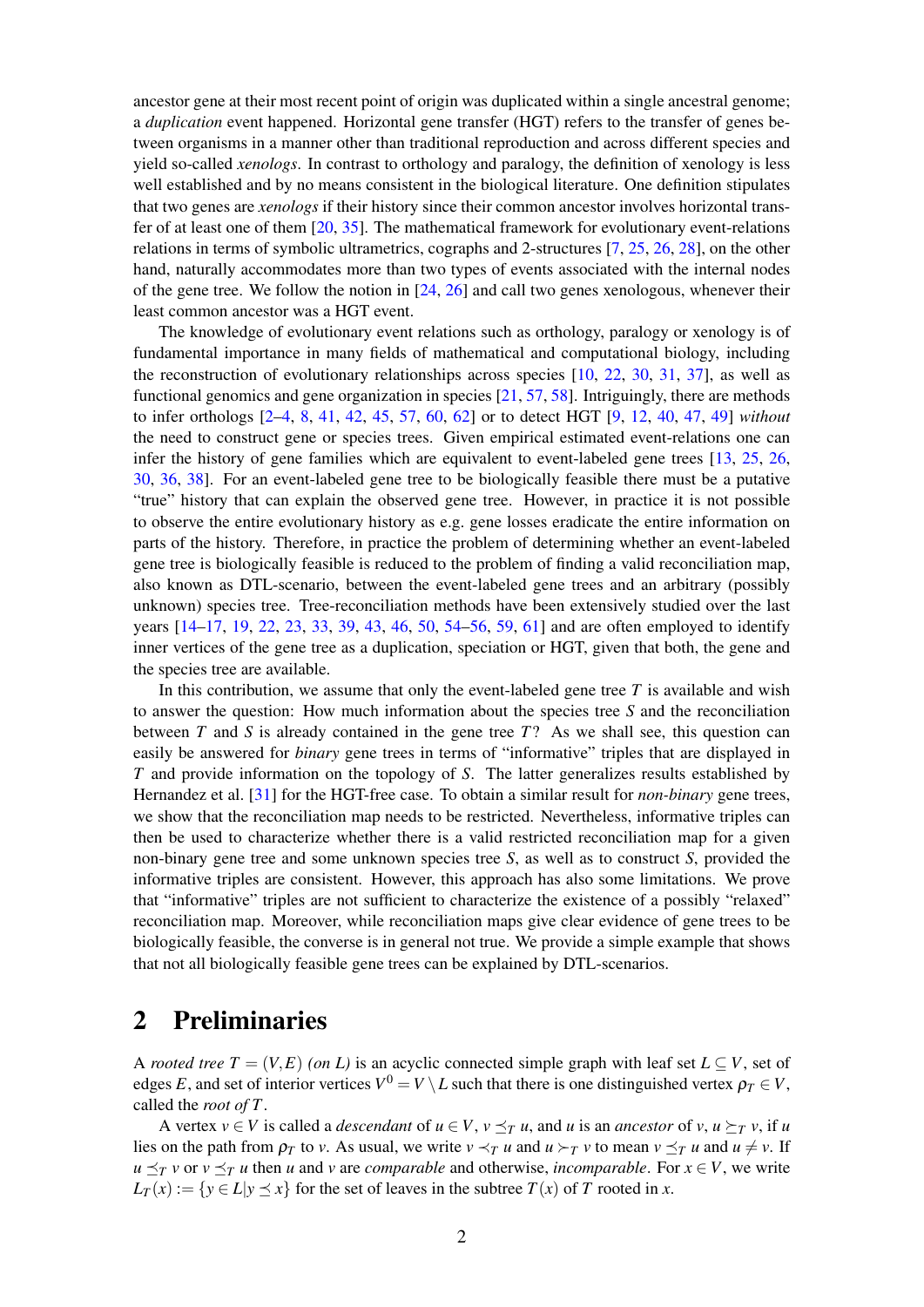Remark 1. *It will be convenient to use a notation for edges e that implies which of the vertex in e is closer to the root. Thus, the notation for edges*  $(u, v)$  *of a tree is always chosen such that*  $u \succ_T v$ .

For our discussion below we need to extend the ancestor relation  $\preceq_T$  on *V* to the union of the edge and vertex sets of *T*. More precisely, for the edge  $e = (u, v) \in E$  we put  $x \prec_T e$  if and only if  $x \leq_T v$  and  $e \leq_T x$  if and only if  $u \leq_T x$ . For edges  $e = (u, v)$  and  $f = (a, b)$  in T we put  $e \leq_T f$  if and only if  $v \leq_T b$ . In the latter case, the edges *e* and *f* are called comparable.

For a non-empty subset of leaves  $A \subseteq L$ , we define  $lca_{T}(A)$ , or the *least common ancestor of A*, to be the unique  $\preceq_T$ -minimal vertex of *T* that is an ancestor of every vertex in *A*. In case  $A = \{x, y\}$ , we put  $\text{lca}_{T}(x, y) := \text{lca}_{T}(\{x, y\})$  and if  $A = \{x, y, z\}$ , we put  $\text{lca}_{T}(x, y, z) := \text{lca}_{T}(\{x, y, z\})$ . For later reference, note that for all  $x \in V$  it hold that  $x = \text{lc}a_T(L_T(x))$ . We will also make frequent use that for two non-empty vertex sets *A*, *B* of a tree, it always holds that  $lca(A \cup B) = lca(lca(A),lca(B)).$ 

A *phylogenetic tree T (on L)* is a rooted tree  $T = (V, E)$  (on *L)* such that no interior vertex  $v \in V^0$  has degree two, except possibly the root  $\rho_T$ . If *L* corresponds to a *set of genes*  $\mathbb G$  or *species* S, we call a phylogenetic tree on *L* gene tree and *species tree*, respectively. The *restriction*  $T|_{L}$ of of a phylogenetic tree *T* to  $L' \subseteq L$  is the rooted tree with leaf set  $L'$  obtained from *T* by first forming the minimal spanning tree in  $T$  with leaf set  $L'$  and then by suppressing all vertices of degree two with the exception of  $\rho_T$  if  $\rho_T$  is a vertex of that tree.

Rooted triples are phylogenetic trees on three leaves with precisely two interior vertices. They constitute an important concept in the context of supertree reconstruction [\[6,](#page-16-6) [18,](#page-17-12) [51\]](#page-19-10) and will also play a major role here. A rooted tree *T* on *L* displays a triple  $(xy|z)$  if,  $x, y, z \in L$  and the path from *x* to *y* does not intersect the path from *z* to the root  $\rho_T$  and thus, having  $lca_T(x, y) \prec_T lca_T(x, y, z)$ . We denote by  $\mathcal{R}(T)$  the set of all triples that are displayed by the rooted tree  $T$ .

A set *R* of triples is *consistent* if there is a rooted tree *T* on  $L_R = \bigcup_{r \in R} L_r(\rho_r)$  such that  $R \subseteq \mathcal{R}(T)$ and thus, *T displays* each triple in *R*. Not all sets of triples are consistent of course. Nevertheless, given a triple set *R* there is a polynomial-time algorithm, referred to in  $[51, 53]$  $[51, 53]$  $[51, 53]$  as BUILD, that ei-ther constructs a phylogenetic tree T that displays R or that recognizes that R is not consistent [\[1\]](#page-16-7). The runtime of BUILD is  $O(|L_R||R|)$  [\[51\]](#page-19-10). Further practical implementations and improvements have been discussed in [\[11,](#page-16-8) [32,](#page-18-11) [34,](#page-18-12) [48\]](#page-19-12).

We will consider rooted trees  $T = (V, E)$  from which particular edges are removed. Let  $\mathcal{E} \subseteq E$ and consider the forest  $T_{\overline{\mathcal{E}}} := (V, E \setminus \mathcal{E})$ . We can preserve the order  $\preceq_T$  for all vertices within one connected component of  $T_{\overline{\varepsilon}}$  and define  $\preceq_{T_{\overline{\varepsilon}}}$  as follows:  $x \preceq_{T_{\overline{\varepsilon}}} y$  iff  $x \preceq_T y$  and  $x, y$  are in same connected component of  $T_{\overline{E}}$ . Since each connected component *T'* of  $T_{\overline{E}}$  is a tree, the ordering  $\preceq_{T_{\overline{E}}}$ also implies a root  $\rho_{T'}$  for each *T'*, that is,  $x \leq_{T_{\overline{\epsilon}}} \rho_{T'}$  for all  $x \in V(T')$ . If  $L(T_{\overline{\epsilon}})$  is the leaf set of  $T_{\overline{\mathcal{E}}}$ , we define  $L_{T_{\overline{\mathcal{E}}}}(x) = \{y \in L(T_{\overline{\mathcal{E}}}) \mid y \prec_{T_{\overline{\mathcal{E}}}} x\}$  as the set of leaves in  $T_{\overline{\mathcal{E}}}$  that are reachable from *x*. Hence, all  $y \in L_{T_{\overline{\mathcal{E}}}}(x)$  must be contained in the same connected component of  $T_{\overline{\mathcal{E}}}$ . We say that the forest  $T_{\overline{\mathcal{E}}}$  displays a triple *r*, if *r* is displayed by one of its connected components. Moreover,  $\mathcal{R}(T_{\overline{\mathcal{E}}})$  denotes the set of all triples that are displayed by the forest  $T_{\overline{\mathcal{E}}}.$ 

## 3 Biologically Feasible and Observable Gene Trees

A gene tree arises through a series of events (speciation, duplication, HGT, and gene loss) along a species tree. In a "true history" the gene tree  $\hat{T} = (V, E)$  on a set of genes  $\hat{\mathbb{G}}$  is equipped with an *event-labeling* map  $t: V \cup E \to \hat{I} \cup \{0,1\}$  with  $\hat{I} = \{\mathfrak{s}, \mathfrak{d}, \mathfrak{t}, \odot, x\}$  that assigns to each vertex *v* of  $\hat{T}$  a value  $t(v) \in \hat{I}$  indicating whether *v* is a speciation event (s), duplication event (d), HGT event (t), extant leaf ( $\odot$ ) or a loss event (x). In addition, to each edge *e* a value  $t(e) \in \{0, 1\}$  is added that indicates whether *e* is a *transfer edge* (1) or not (0). Note, in the figures we used the symbols •,  $\Box$  and  $\triangle$  for  $\epsilon$ ,  $\partial$  and  $\epsilon$  respectively. Hence,  $e = (x, y)$  and  $t(e) = 1$  iff  $t(x) = \epsilon$  and the genetic material is transferred from the species containing  $x$  to the species containing  $y$ . We remark that the restriction  $t_{|V}$  of *t* to the vertex set *V* was introduced as "symbolic dating map" in [\[7\]](#page-16-0) and that there is a close relationship to so-called cographs [\[25,](#page-17-2) [27,](#page-18-13) [29\]](#page-18-14). Let  $\mathbb{G} \subset \widehat{\mathbb{G}}$  be the set of all extant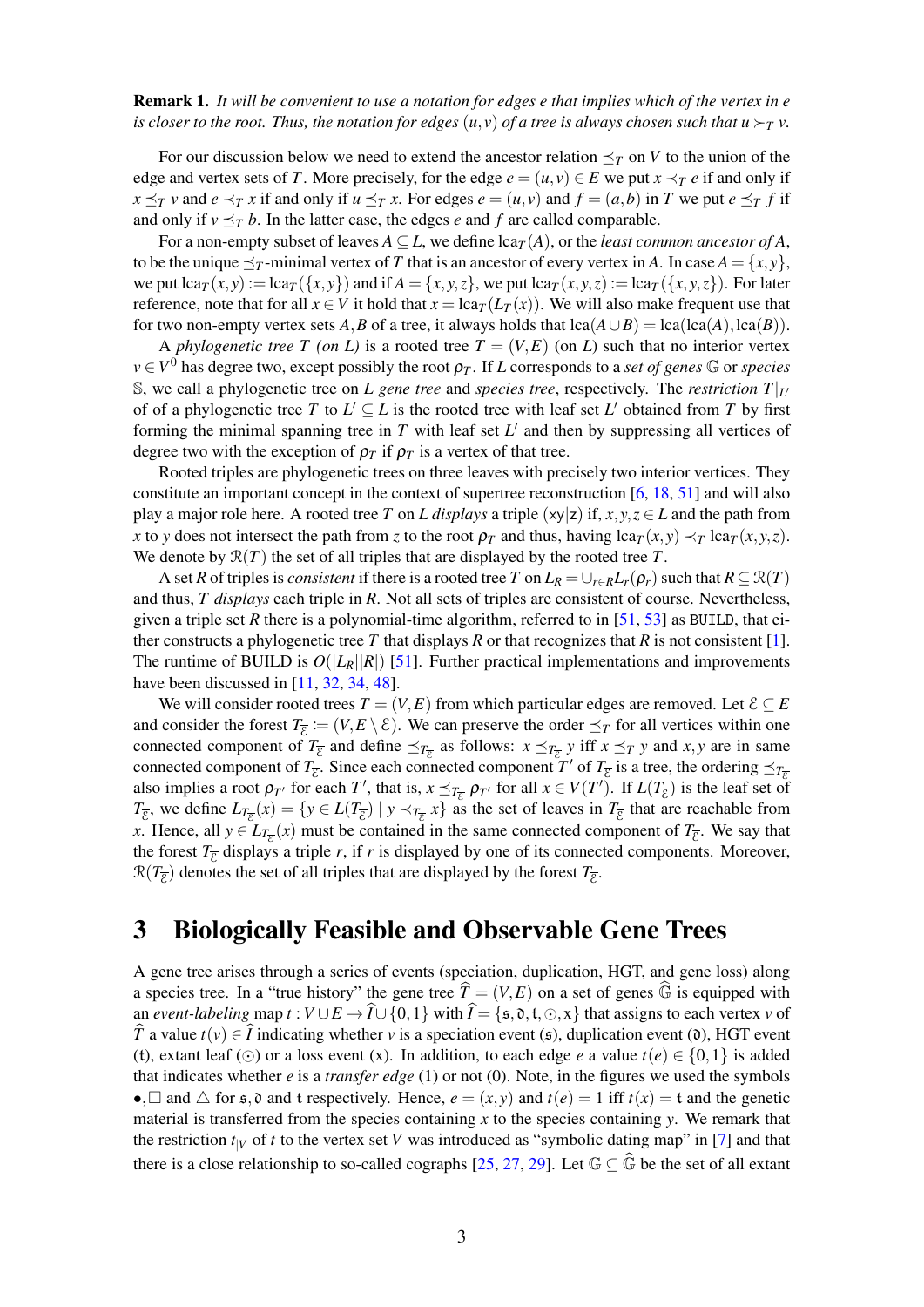<span id="page-3-0"></span>

Figure 1: *Left:* An example of a "true" history of a gene tree that evolves along the (tube-like) species tree. The set of extant genes  $\mathbb{G}$  comprises  $a, a', b, b', c, c', c''$  and  $e$  and  $\sigma$  maps each gene in  $\mathbb{G}$  to the species (capitals below the genes)  $A, B, C, E \in \sigma(\mathbb{G})$ . For simplicity all speciation events followed by a loss along the path from *v* to *a'* in *T* are omitted. *Left:* The observable gene tree  $(T; t, \sigma)$  is shown. Since there is a true scenario which explains  $(T; t, \sigma)$ , the gene tree is biologically feasible. In particular,  $(T; t, \sigma)$  satisfies (O1), (O2) and (O3).

genes in  $\hat{T}$ . Hence, there is a map  $\sigma : \mathbb{G} \to \mathbb{S}$  that assigns to each extant gene the extant species in which it resides.

We assume that the gene tree and its event labels are inferred from (sequence) data, i.e., *T* is restricted to those labeled trees that can be constructed at least in principle from observable data. Gene losses eradicate the entire information on parts of the history and thus, cannot directly be observed from extant sequences. Hence, in our setting the (observable) gene tree *T* is the restriction  $T_{\vert\mathbb{G}}$  to the set of extant genes, see Figure [1.](#page-3-0) Since all leaves of *T* are extant genes in G we don't need to specially label the leaves in G, and thus simplify the event-labeling map *t* :  $V^0 \cup E$  →  $I \cup \{0,1\}$  by assigning only to the interior vertex an event in  $I = \{\mathfrak{s}, \mathfrak{d}, \mathfrak{t}\}.$  We assume here that all non-transfer edges transmit the genetic material vertically, that is, from an ancestral species to its descendants.

**Definition 1.** We write  $(T; t, \sigma)$  for the tree  $T = (V, E)$  with event-labeling t and corresponding *map*  $\sigma$ *. The set*  $\mathcal{E} = \{e \in E \mid t(e) = 1\}$  *will always denote the set of transfer edges in*  $(T; t, \sigma)$ *.* 

*Additionally, we consider gene tree*  $(T = (V, E); t, \sigma)$  *from which the transfer edges have been removed, resulting in the forest*  $T_{\overline{E}} = (V, E \setminus E)$  *in which we preserve the event-labeling t, that is,* we use the restriction t<sub>|V</sub> on T<sub>E</sub>.

We call a gene tree  $(T; t, \sigma)$  on G *biologically feasible*, if there is a true scenario such that  $T = T_{\vert\mathbb{G}}$ , that is, there is a true history that can explain  $(T; t, \sigma)$ . By way of example, the gene tree in Figure [1\(](#page-3-0)right) is biologically feasibly. However, so-far it is unknown whether there are gene trees  $(T; t, \sigma)$  that are not biologically feasible. Answering the latter might be a hard task, as many HGT or duplication vertices followed by losses can be inserted into *T* that may result in a putative true history that explains the event-labeled gene tree.

Following Nøjgaard et al. [\[44\]](#page-19-13), we additionally restrict the set of observable gene trees(*T*;*t*,σ) to those gene trees that satisfy the following observability axioms:

- (O1) Every internal vertex *v* has degree at least 3, except possibly the root which has degree at least 2.
- (O2) Every HGT node has at least one transfer edge,  $t(e) = 1$ , and at least one non-transfer edge,  $t(e) = 0;$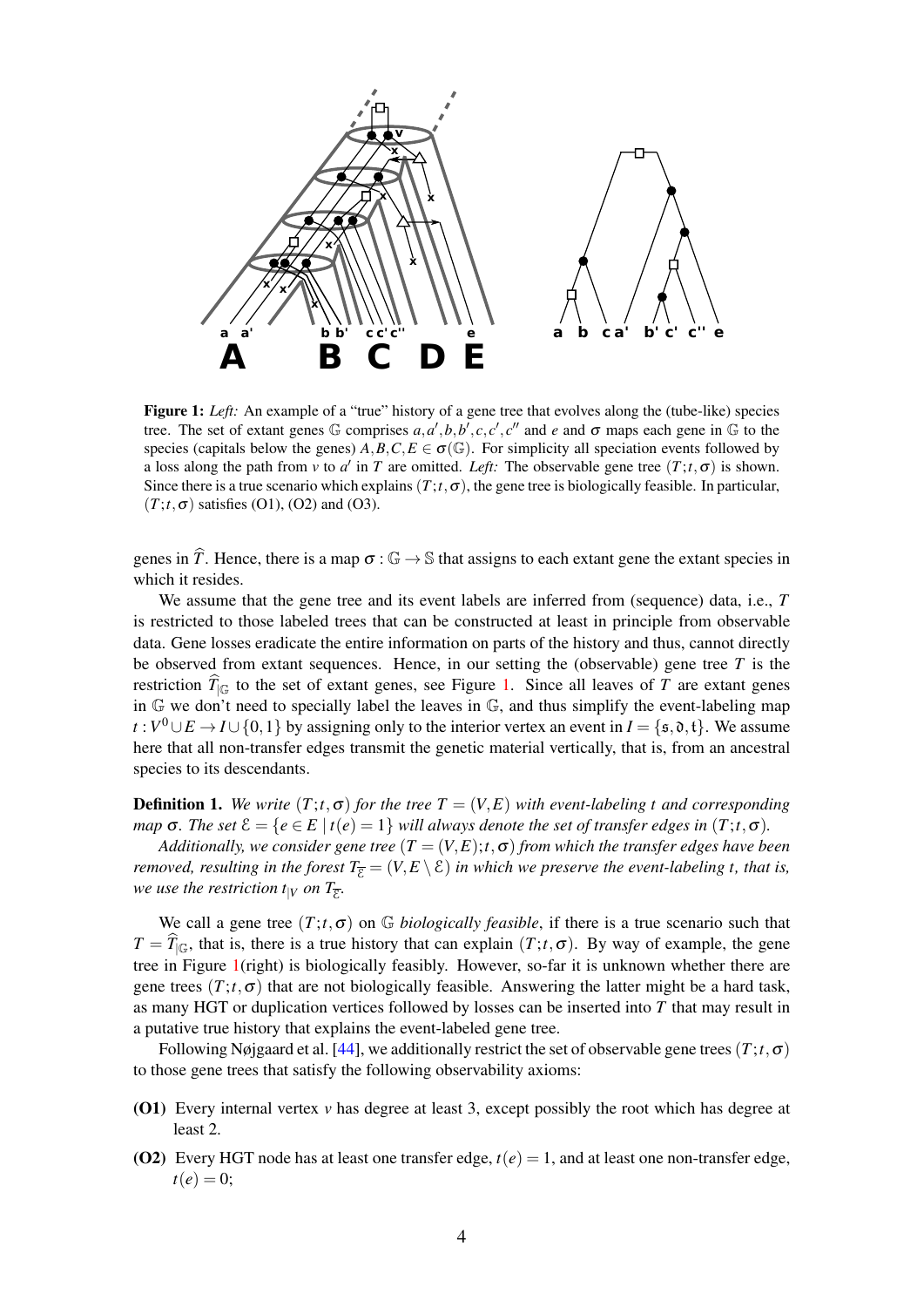(O3) (a) If  $x \in V$  is a speciation vertex, then there are distinct children *v*, *w* of *x* in *T* with  $\sigma_{T_{\overline{\varepsilon}}}(v) \cap \sigma_{T_{\overline{\varepsilon}}}(w) = \emptyset.$ *(b)* If  $(x, y) \in \mathcal{E}$ , then  $\sigma_{T_{\overline{\mathcal{E}}}}(x) \cap \sigma_{T_{\overline{\mathcal{E}}}}(y) = \emptyset$ .

Condition (O1) is justified by the restriction  $T = T_{\vert\mathbb{G}}$  of the true binary gene tree  $T$  to the set of extant genes  $\mathbb{G}$ , since  $T = \widehat{T}_{\vert \mathbb{G}}$  is always a *phylogenetic* tree. In particular, (O1) ensures that every event leaves a historical trace in the sense that there are at least two children that have survived in at least two of its subtrees. Condition (O2) ensures that for an HGT event a historical trace remains of both the transferred and the non-transferred copy.

Condition (O3.a) is a consequence of (O1), (O2) and a stronger condition (O3.a') claimed in [\[44\]](#page-19-13): *If x is a speciation vertex, then there are at least two distinct children v*,*w of x such that the species V and W that contain v and w, resp., are incomparable in S.* Note, a speciation vertex *x* cannot be observed from data if it does not "separate" lineages, that is, there are two leaf descendants of distinct children of *x* that are in distinct species. Condition (O3.a') is even weaker and ensures that any "observable" speciation vertex *x* separates at least locally two lineages. As a result of  $(O3.a')$  one can obtain  $(O3.a)$  [\[44\]](#page-19-13). Intuitively,  $(O3.a)$  is satisfied since within a connected component of  $T_{\overline{E}}$  no genetic material is exchanged between non-comparable nodes. Thus, a gene separated in a speciation event necessarily ends up in distinct species in the absence of the transfer edges.

Condition  $(O3.b)$  is a consequence of  $(O1)$ ,  $(O2)$  and a stronger condition  $(O3.b')$  claimed in [\[44\]](#page-19-13): *If*  $(v, w)$  *is a transfer edge in T, then t* $(v) = t$  *and the species V and W that contain v and w, resp., are incomparable in S.* Note, if  $(v, w) \in \mathcal{E}$  then *v* signifies the transfer event itself but *w* refers to the next (visible) event in the gene tree *T*. In a "true history" *v* is contained in a species *V* that transmits its genetic material (maybe along a path of transfers) to a contemporary species *Z* that is an ancestor of the species *W* containing *w*. In order to have evidence that this transfer happened, Condition (O3.b') is used and as a result one obtains (O3.b). The intuition behind (O3.b) is as follows: Observe that  $T_{\overline{g}}(x)$  and  $T_{\overline{g}}(y)$  are subtrees of distinct connected components of  $T_{\overline{g}}$  whenever  $(x, y) \in \mathcal{E}$ . Since HGT amounts to the transfer of genetic material *across* distinct species, the genes *x* and *y* are in distinct species, cf. (O3.b). However, since  $T_{\overline{E}}$  does not contain transfer edges and thus, there is no genetic material transferred across distinct species *between* distinct connected components in  $T_{\overline{E}}$ . We refer to [\[44\]](#page-19-13) for further details

**Remark 2.** *In what follows, we only consider gene trees*  $(T; t, \sigma)$  *that satisfy (O1), (O2) and (O3). We simplify the notation a bit and write*  $\sigma_{T_{\overline{\mathcal{E}}}}(u) := \sigma(L_{T_{\overline{\mathcal{E}}}}(u))$ *.* 

Based on Axiom (O2) the following results was established in [\[44\]](#page-19-13).

<span id="page-4-0"></span>**Lemma 3.1.** *Let*  $(T; t, \sigma)$  *be an event-labeled gene tree. Let*  $\mathcal{T}_1, \ldots, \mathcal{T}_k$  *be the connected components of*  $T_{\overline{\mathcal{E}}}$  *with roots*  $\rho_1,\ldots,\rho_k$ *, respectively. Then,*  $\{L_{T_{\overline{\mathcal{E}}}}(\rho_1),\ldots,L_{T_{\overline{\mathcal{E}}}}(\rho_k)\}$  forms a partition of G*.*

Lemma [3.1](#page-4-0) particularly implies that  $\sigma_{T_{\overline{\epsilon}}}(x) \neq \emptyset$  for all  $x \in V(T)$ . Note,  $T_{\overline{\epsilon}}$  might contain interior vertices (distinct from the root) that have degree two. Nevertheless, for each  $x \leq_{T_{\overline{\epsilon}}} y$  in  $T_{\overline{E}}$  we have  $x \leq_T y$  in *T*. Hence, partial information (that in particular is "undisturbed" by transfer edges) on the partial ordering of the vertices in *T* can be inferred from  $T_{\overline{E}}$ .

## 4 Reconciliation Map

Before we define a reconciliation map that "embeds" a given gene tree into a given species tree we need a slight modification of the species tree. In order to account for duplication events that occurred before the first speciation event, we need to add an extra vertex and an extra edge "above" the last common ancestor of all species: hence, we add an additional vertex to *W* (that is know the new root  $\rho_S$  of *S*) and the additional edge ( $\rho_S$ , lca<sub>*S*</sub>(S))  $\in$  *F*. Note that strictly speaking *S* is not a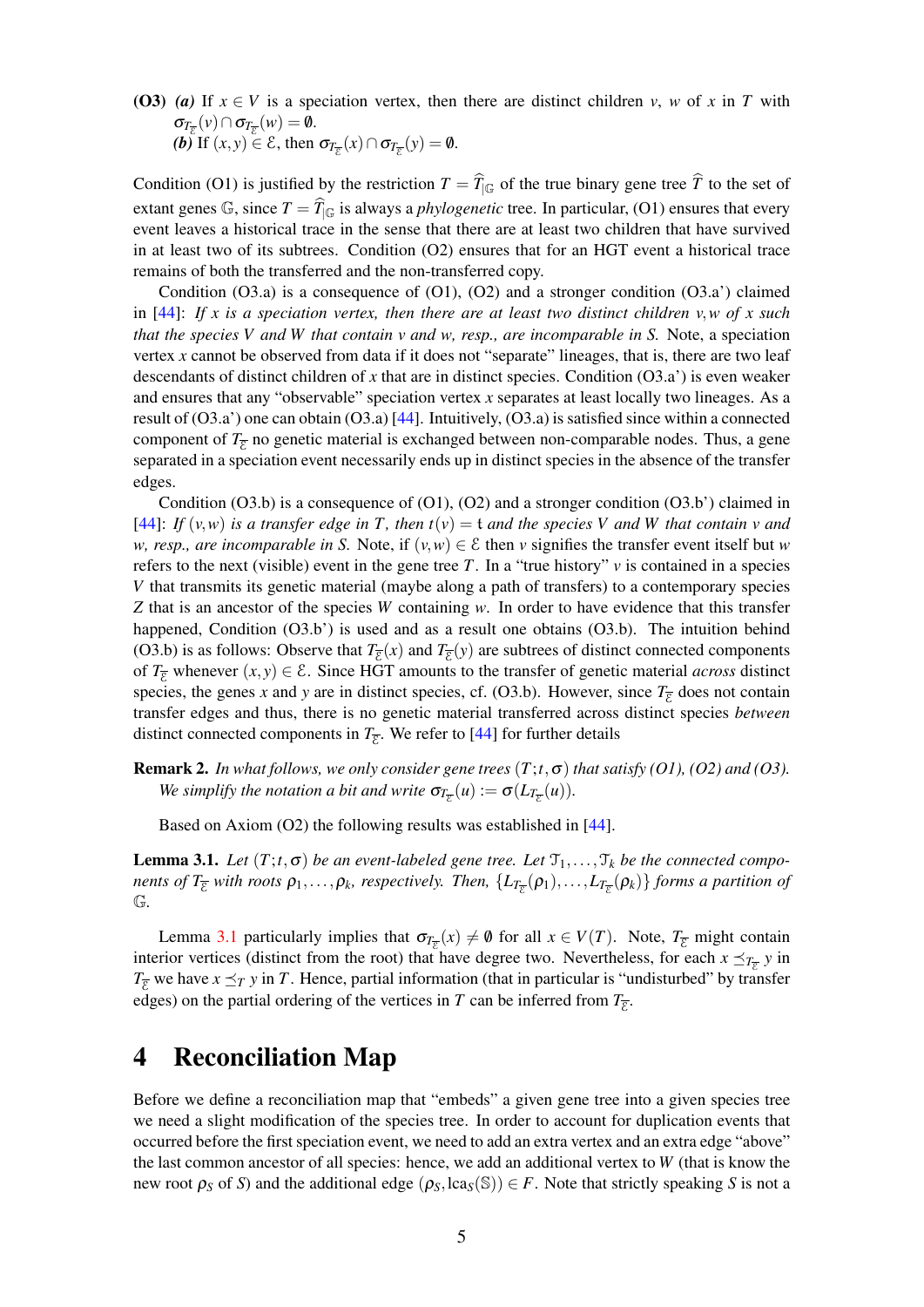phylogenetic tree anymore. In case there is no danger of confusion, we will from now on refer to a phylogenetic tree on S with this extra edge and vertex added as a species tree on S.

<span id="page-5-0"></span>**Definition 2** (DTL-scenario). *Suppose that*  $\mathbb{S}$  *is a set of species,*  $S = (W, F)$  *is a phylogenetic tree on* S,  $T = (V, E)$  *is a gene tree with leaf set* G *and that*  $\sigma : \mathbb{G} \to \mathbb{S}$  *and*  $t : V^0 \to \{ \mathfrak{s}, \mathfrak{d}, \mathfrak{t} \} \cup \{ 0, 1 \}$ *are the maps described above. Then we say that S* is a species tree for (*T*;*t*,σ) *if there is a map*  $\mu: V \to W \cup F$  such that, for all  $x \in V$ :

(M1) Leaf Constraint. *If*  $x \in \mathbb{G}$  *then*  $\mu(x) = \sigma(x)$ .

(M2) Event Constraint.

*(i) If*  $t(x) = \mathfrak{s}$ *, then*  $\mu(x) = \text{lca}_{\mathfrak{s}}(\sigma_{T_{\overline{\mathcal{E}}}}(x))$ *.* 

- *(ii) If*  $t(x) \in \{0, t\}$ *, then*  $\mu(x) \in F$ *.*
- *(iii) If*  $t(x) = t$  *and*  $(x, y) \in \mathcal{E}$ *, then*  $\mu(x)$  *and*  $\mu(y)$  *are incomparable in S.*

(M3) Ancestor Constraint.

Let  $x, y \in V$  with  $x \prec_{T_{\overline{E}}} y$ . Note, the latter implies that the path connecting x and y in T does *not contain transfer edges. We distinguish two cases:*

- $(i)$  *If t*(*x*),*t*(*y*)  $\in$  {0, t}*, then*  $\mu(x) \prec_S \mu(y)$ *,*
- *(ii) otherwise, i.e., at least one of*  $t(x)$  *<i>and*  $t(y)$  *is a speciation*  $\mathfrak{s}$ *,*  $\mu(x) \prec_{S} \mu(y)$ *.*

*We call*  $\mu$  *the* reconciliation map *from*  $(T; t, \sigma)$  *to S*.

Definition [2](#page-5-0) is a natural generalization of the map defined in  $[31]$ , that is, in the absence of horizontal gene transfer, Condition (M2.iii) vanishes and thus, the proposed reconciliation map precisely coincides with the one given in  $[31]$ . In case that the event-labeling of *T* is unknown, but a species tree *S* is given, the authors in  $[5, 59]$  $[5, 59]$  $[5, 59]$  gave an axiom set, called DTL-scenario, to reconcile *T* with *S*. This reconciliation is then used to infer the event-labeling *t* of *T*. The "usual" DTL axioms explicitly refer to binary, fully resolved gene and species trees. We therefore use a different axiom set that is, nevertheless, equivalent to DTL-scenarios in case the considered gene trees are binary [\[44\]](#page-19-13).

Condition (M1) ensures that each leaf of *T*, i.e., an extant gene in  $\mathbb{G}$ , is mapped to the species in which it resides. Condition  $(M2.i)$  and  $(M2.ii)$  ensure that each vertex of *T* is either mapped to a vertex or an edge in *S* such that a vertex of *T* is mapped to an interior vertex of *S* if and only if it is a speciation vertex. We will discuss (M2.i) in further detail below. Condition (M2.iii) maps the vertices of a transfer edge in a way that they are incomparable in the species tree and is used to satisfy axiom (O3). Condition (M3) refers only to the connected components of  $T_{\overline{E}}$  and is used to preserve the ancestor order  $\preceq_T$  of *T* along the paths that do not contain transfer edges is preserved.

It needs to be discussed, why one *should* map a speciation vertex *x* to lca<sub>*S*</sub>( $\sigma_{T_{\overline{\epsilon}}}(x)$ ) as required in (M2.i). The next lemma shows, that one *can* put  $\mu(x) = \text{lca}_{S}(\sigma_{T_{\overline{\epsilon}}}(x))$ .

<span id="page-5-1"></span>**Lemma 4.1** ([\[44\]](#page-19-13)). Let  $\mu$  be a reconciliation map from  $(T; t, \sigma)$  to S that satisfies (M1) and (M3), *then*  $\mu(u) \succeq_S \text{lcas}(\sigma_{T_{\overline{E}}}(u))$  *for any*  $u \in V(T)$ *.* 

Condition (M2.i) implies in particular the weaker property "(M2.i') if  $t(x) = s$  then  $\mu(x) \in W$ ". In the light of Lemma [4.1,](#page-5-1)  $\mu(x) = \text{lca}_S(\sigma_{T_{\overline{E}}}(x))$  is the lowest possible choice for the image of a speciation vertex. Instead of considering the possibly exponentially many reconciliation maps for which  $\mu(x) \succ_S \text{lcas}(\sigma_{T_{\overline{E}}}(x))$  for speciation vertices *x* is allowed we restrict our attention to those that satisfy (M2.i) only. In particular, as we shall see later, there is a neat characterization of maps that satisfy (M2.i) that does, however, not work for maps with "relaxed" (M2.i).

Moreover, we have the following result, which is a mild generalization of [\[44\]](#page-19-13).

<span id="page-5-2"></span>**Lemma 4.2.** *Let*  $\mu$  *be a reconciliation map from a gene tree*  $(T; t, \sigma)$  *to S*.

*1. If*  $v, w \in V(T)$  are in the same connected component of  $T_{\overline{\varepsilon}}$ , then  $\mu(\text{lcar}_{\overline{\varepsilon}}(v,w)) \succeq s$  $lca_S(\mu(v), \mu(w)).$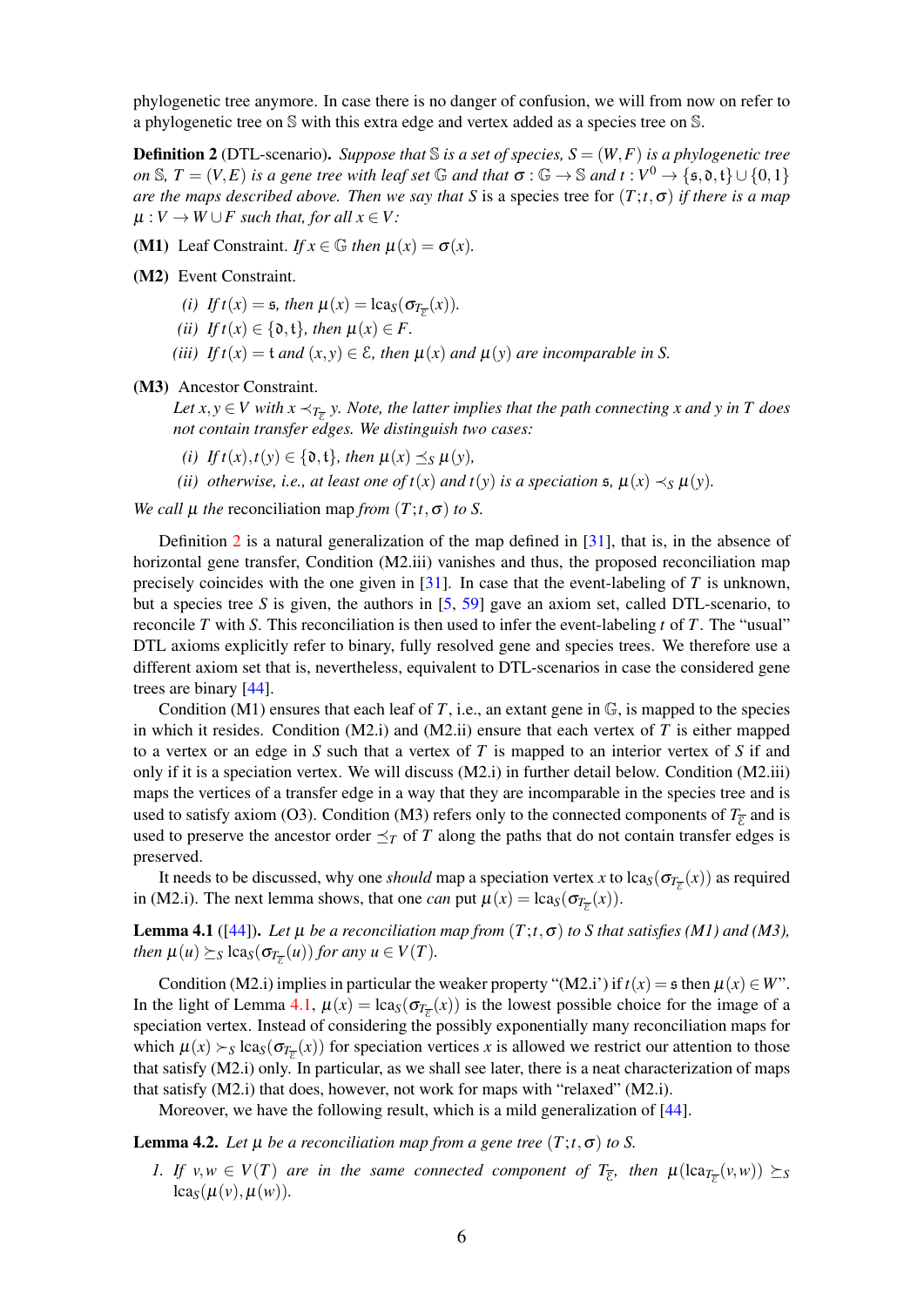<span id="page-6-0"></span>*2. If*  $(T; t, \sigma)$  *is a binary gene tree and x a speciation vertex with children v,w in T, then then*  $\mu(v)$  *and*  $\mu(w)$  *are incomparable in S.* 

*Proof.* Let  $v, w \in V(T)$  be in the same connected component of  $T_{\overline{\varepsilon}}$ . Assume that *v* and *w* are comparable in  $T_{\overline{\xi}}$  and that w.l.o.g.  $v \succ_{T_{\overline{\xi}}} w$ . Condition (M3) implies that  $\mu(v) \succeq_S \mu(w)$ . Hence,  $\nu = \text{lca}_{T_{\overline{\varepsilon}}}(v, w)$  and  $\mu(v) = \text{lca}_{S}(\mu(v), \mu(w))$  and we are done.

Now assume that *v* and *w* are incomparable in  $T_{\overline{\varepsilon}}$ . Consider the unique path *P* connecting *w* with *v* in  $T_{\overline{\varepsilon}}$ . This path *P* is uniquely subdivided into a path *P'* and a path *P''* from lca $_{T_{\overline{\varepsilon}}}(v,w)$  to *v* and *w*, respectively. Condition (M3) implies that the images of the vertices of  $P'$  and  $P''$  under  $\mu$ , resp., are ordered in *S* with regards to  $\preceq_S$  and hence, are contained in the intervals  $Q'$  and  $Q''$ that connect  $\mu(\text{lc}a_{T_{\overline{\epsilon}}}(v,w))$  with  $\mu(v)$  and  $\mu(w)$ , respectively. In particular,  $\mu(\text{lc}a_{T_{\overline{\epsilon}}}(v,w))$  is the largest element (w.r.t.  $\preceq_S$ ) in the union of  $Q' \cup Q''$  which contains the unique path from  $\mu(v)$  to  $\mu(w)$  and hence also  $\text{lca}_{\text{S}}(\mu(v), \mu(w)).$ 

Item [2](#page-6-0) was already proven in [\[44\]](#page-19-13).

Assume now that there is a reconciliation map  $\mu$  from ( $T$ ; $t$ , $\sigma$ ) to *S*. From a biological point of view, however, it is necessary to reconcile a gene tree with a species tree such that genes do not "travel through time", a particular issue that must be considered whenever  $(T; t, \sigma)$  contains HGT, see Figure [4](#page-13-0) for an example.

**Definition 3** (Time Map). *The map*  $\tau$ <sup>*T*</sup> :  $V(T) \to \mathbb{R}$  *is a time map for the rooted tree T if*  $x \prec_T y$ *implies*  $\tau_T(x) > \tau_T(y)$  *for all x, y*  $\in V(T)$ *.* 

**Definition 4.** A reconciliation map  $\mu$  from  $(T; t, \sigma)$  to S is time-consistent *if there are time maps*  $\tau_T$  *for T and*  $\tau_S$  *for S for all*  $u \in V(T)$  *satisfying the following conditions:* 

(T1) *If*  $t(u) \in \{\mathfrak{s}, \odot\}$ , then  $\tau_T(u) = \tau_S(\mu(u))$ .

(T2) *If t*( $u$ )  $\in$  {0, t} *and, thus*  $\mu(u) = (x, y) \in E(S)$ *, then*  $\tau_S(y) > \tau_T(u) > \tau_S(x)$ *.* 

Condition (T1) is used to identify the time-points of speciation vertices and leaves  $u$  in the gene tree with the time-points of their respective images  $\mu(u)$  in the species trees. Moreover, duplication or HGT vertices *u* are mapped to edges  $\mu(u) = (x, y)$  in *S* and the time point of *u* must thus lie between the time points of x and y which is ensured by Condition  $(T2)$ . Nøjgaard et al. [\[44\]](#page-19-13) designed an  $O(|V(T)|\log(|V(S)|))$ -time algorithm to check whether a given reconciliation map  $\mu$ is time-consistent, and an algorithm with the same time complexity for the construction of a timeconsistent reconciliation map, provided one exists. Clearly, a necessary condition for the existence of time-consistent reconciliation maps from  $(T; t, \sigma)$  to *S* is the existence of *some* reconciliation map  $(T; t, \sigma)$  to *S*. In the next section, we first characterize the existence of reconciliation maps and discuss open time-consistency problems.

## 5 From Gene Trees to Species Trees

Since a gene tree *T* is uniquely determined by its induced triple set  $\mathcal{R}(T)$ , it is reasonable to expect that a lot of information on the species tree(s) for  $(T; t, \sigma)$  is contained in the images of the triples in  $\mathcal{R}(T)$ , (or more precisely their leaves) under  $\sigma$ . However, not all triples in  $\mathcal{R}(T)$ are informative, see Figure [2](#page-7-0) for an illustrative example. In the absence of HGT, it has already been shown by Hernandez-Rosales et al. [\[31\]](#page-18-3) that the informative triples  $r \in \mathcal{R}(T)$  are precisely those that are rooted at a speciation event and where the genes in *r* reside in three distinct species. However, in the presence of HGT we need to further subdivide the informative triples as follows.

Definition 5. *Let* (*T*;*t*,σ) *be a given event-labeled gene tree with respective set of transfer-edges*  $\mathcal{E} = \{e_1, \ldots, e_h\}$  and  $T_{\overline{\mathcal{E}}}$  as defined above. We define

$$
\mathcal{R}_{\sigma}(T_{\overline{\mathcal{E}}}) = \{ (\mathsf{ab} | \mathsf{c}) \in \mathcal{R}(T_{\overline{\mathcal{E}}}) : \sigma(a), \sigma(b), \sigma(c)
$$
  
*are pairwise distinct*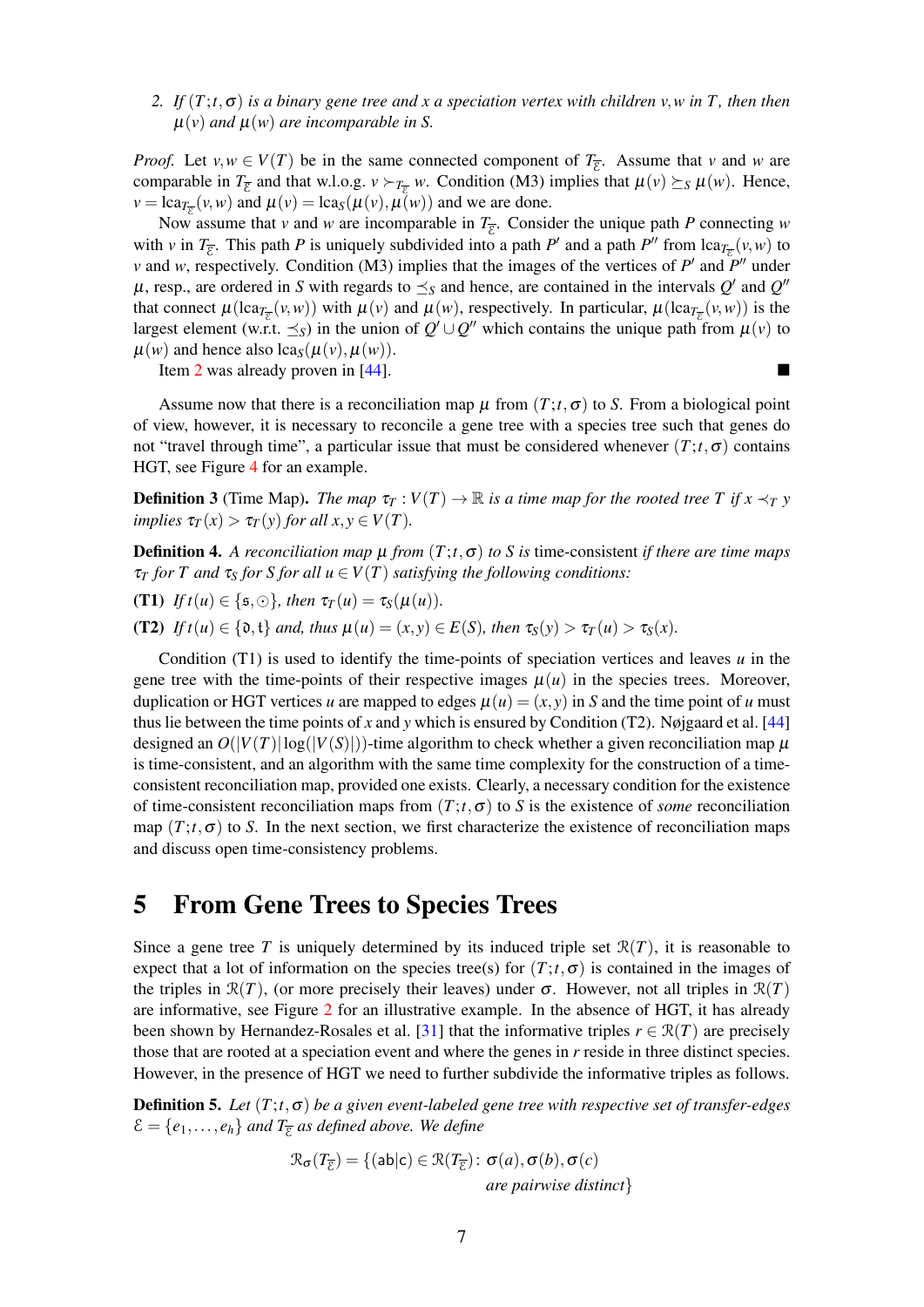<span id="page-7-0"></span>

Figure 2: *Left:* An example of a "true" history of a gene tree that evolves along the (tube-like) species tree (taken from [\[30\]](#page-18-2)). The set of extant genes  $\mathbb{G}$  comprises  $a, b, c_1, c_2$  and  $d$  and  $\sigma$  maps each gene in  $\mathbb{G}$  to the species (capitals below the genes)  $A, B, C, D \in \mathbb{S}$ . *Upper Right:* The observable gene tree  $(T; t, \sigma)$  is shown. To derive  $S(T; t, \sigma)$  we cannot use the triples  $\mathcal{R}_0(T)$ , that is, we need to remove the transfer edges. To be more precise, if we would consider  $\mathcal{R}_0(T)$  we obtain the triples ( $ac_1|d$ ) and  $(c_2d|a)$  which leads to the two contradicting species triples (AC|D) and (CD|A). Thus, we restrict  $\mathcal{R}_0$ to  $T_{\overline{E}}$  and obtain  $\mathcal{R}_0(T_{\overline{E}}) = \{(\mathsf{ac}_1 | \mathsf{d})\}$ . However, this triple alone would not provide enough information to obtain a species tree such that a valid reconciliation map  $\mu$  can be constructed. Hence, we take  $\mathcal{R}_1(T_{\overline{\mathcal{E}}}) = \{(\mathsf{bc}_2 | \mathsf{d})\}$  into account and obtain  $\mathcal{S}(T; t, \sigma) = \{(\mathsf{AC} | \mathsf{D}), (\mathsf{BC} | \mathsf{D})\}$ . *Lower Right:* A least resolved species tree *S* (obtained with BUILD) that displays all triples in  $S(T;t,\sigma)$  together with the reconciled gene tree (*T*;*t*,σ) is shown. Although *S* does not display the triple (AB|C) as in the true history, this tree *S* does not pretend a higher resolution than actually supported by  $(T; t, \sigma)$ . Clearly, as more gene trees (gene families) are available as more information about the resolution of the species tree can be provided.

as the subset of all triples displayed in  $T_{\overline{\mathcal E}}$  such that the leaves are from pairwise distinct species. *Let*

$$
\mathcal{R}_0(T_{\overline{\mathcal{E}}}) := \{ (\mathsf{ab} | \mathsf{c}) \in \mathcal{R}_\sigma(T_{\overline{\mathcal{E}}}) : t(\mathrm{lca}_{T_{\overline{\mathcal{E}}}}(a, b, c)) = \mathfrak{s} \}
$$

*be the set of triples in*  $\mathcal{R}_{\sigma}(T_{\overline{\mathcal{E}}})$  *that are rooted at a speciation event. For each*  $e_i = (x, y) \in \mathcal{E}$  *<i>define* 

$$
\mathcal{R}_i(T_{\overline{\mathcal{E}}}) := \{ (\mathsf{ab} | \mathsf{c}) : \sigma(a), \sigma(b), \sigma(c) \text{ are pairwise distinct} \}
$$
  
and either  $a, b \in L_{T_{\overline{\mathcal{E}}}}(x), c \in L_{T_{\overline{\mathcal{E}}}}(y)$   
or  $c \in L_{T_{\overline{\mathcal{E}}}}(x), a, b \in L_{T_{\overline{\mathcal{E}}}}(y) \}.$ 

*Hence,*  $\mathcal{R}_i(T_{\overline{\mathcal{E}}})$  *contains a triple* (ab|c) *for every a,b*  $\in L_{T_{\overline{\mathcal{E}}}}(x)$ *,c*  $\in L_{T_{\overline{\mathcal{E}}}}(y)$  *that reside in pairwise distinct species. Analogously, for any*  $a,b \in L_{T_{\overline{E}}}(y), c \in L_{T_{\overline{E}}}(x)$  *there is a triple*  $(ab|c) \in \mathcal{R}_i(T_{\overline{E}})$ *<i>, if*  $\sigma(a), \sigma(b), \sigma(c)$  *are pairwise distinct.* 

*The* informative triples *of T* are comprised in the set  $\mathcal{R}(T; t, \sigma) = \bigcup_{i=0}^{h} \mathcal{R}_i(T_{\overline{\xi}})$ . *Finally, we define the informative species triple set*

$$
\mathcal{S}(T;t,\sigma) \coloneqq \{ (\sigma(a)\sigma(b)|\sigma(c)) : (ab|c) \in \mathcal{R}(T;t,\sigma) \}
$$

*that can be inferred from the informative triples of*  $(T; t, \sigma)$ *.* 

### 5.1 Binary Gene Trees

In this section, we will be concerned only with binary, i.e., "fully resolved" gene trees, if not stated differently. This is justified by the fact that, generically, a speciation or duplication event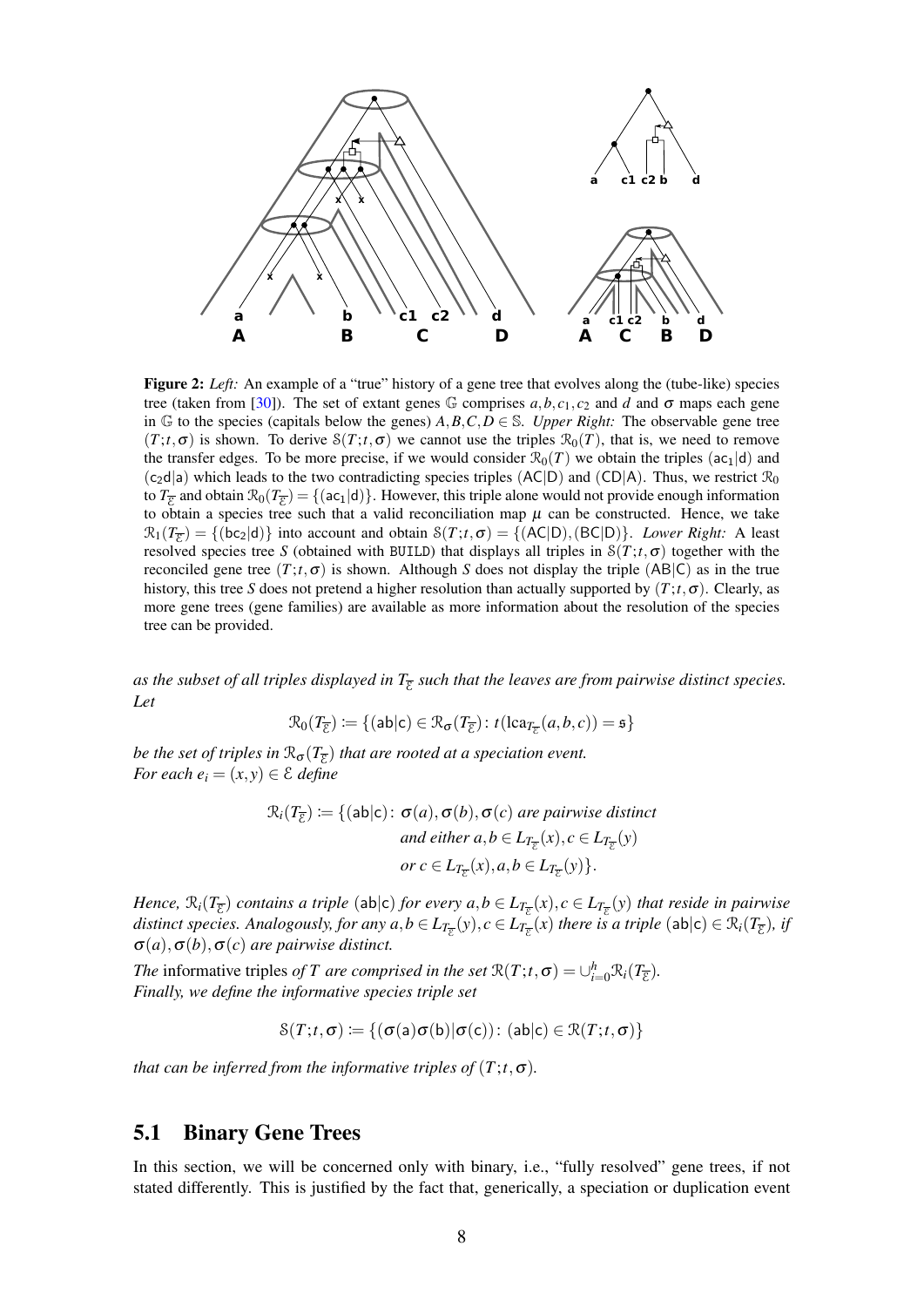instantaneously generates exactly two offspring. However, we will allow also non-binary species tree to model incomplete knowledge of the exact species phylogeny. Non-binary gene trees are discussed in Section [5.2.](#page-10-0)

Hernandez et al. [\[31\]](#page-18-3) established the following characterization for the HGT-free case.

<span id="page-8-0"></span>**Theorem 5.1.** For a given gene tree  $(T; t, \sigma)$  on  $\mathbb{G}$  that does not *contain HGT and*  $\mathfrak{S} :=$  $\{(\sigma(a)\sigma(b)|\sigma(c)): (ab|c) \in \mathcal{R}_0(T)\}\$ , the following statement is satisfied: *There is a species tree on*  $\mathbb{S} = \sigma(\mathbb{G})$  *for*  $(T; t, \sigma)$  *if and only if the triple set*  $\mathfrak{S}$  *is consistent.* 

We emphasize that the results established in  $[31]$  are only valid for binary gene trees, although this was not explicitly stated. For an example that shows that Theorem [5.1](#page-8-0) does is no always satisfied for non-binary gene trees see Figure [3.](#page-11-0) Lafond and El-Mabrouk [\[36,](#page-18-7) [37\]](#page-18-4) established a similar result as in Theorem [5.1](#page-8-0) by using only species triples that can be obtained directly from a given orthology/paralogy-relation. However, they require a stronger version of axiom (O3.a), that is, the images of all children of a speciation vertex must be pairwisely incomparable in the species tree. We, too, will use this restriction in Section [5.2](#page-10-0)

In what follows, we generalize the latter result and show that consistency of  $S(T; t, \sigma)$  characterizes whether there is a species tree *S* for  $(T; t, \sigma)$  even if  $(T; t, \sigma)$  contains HGT.

<span id="page-8-1"></span>**Lemma 5.1.** *If*  $\mu$  *is a reconciliation map from a gene tree*  $(T; t, \sigma)$  *to a species tree S and* (ab|c)  $\in$  $\mathcal{R}(T; t, \sigma)$ *, then*  $(\sigma(a)\sigma(b)|\sigma(c))$  *is displayed in S.* 

*Proof.* Recall that  $\mathbb{G}$  is the leaf set of  $T = (V, E)$  and, by Lemma [3.1,](#page-4-0) of  $T_{\overline{\xi}}$ . Let  $\{a, b, c\} \in \binom{\mathbb{G}}{3}$ and assume w.l.o.g.  $(ab|c) \in \mathcal{R}(T; t, \sigma)$ .

First assume that  $(ab|c) \in \mathcal{R}_0$ , that is  $(ab|c)$  is displayed in  $T_{\overline{\mathcal{E}}}$  and  $t(lca_{T_{\overline{\mathcal{E}}}}(a,b,c)) = \mathfrak{s}$ . For simplicity set  $u = \text{lca}_{T_{\overline{\mathcal{E}}}}(a,b,c)$  and let *x*, *y* be its children in  $T_{\overline{\mathcal{E}}}$ . Since (ab|c)  $\in \mathcal{R}_0$ , we can assume that w.l.o.g.  $a, b \in L_{T_{\overline{\epsilon}}}(x)$  and  $c \in L_{T_{\overline{\epsilon}}}(y)$ . Hence,  $x \succeq_{T_{\overline{\epsilon}}} \text{lca}_{T_{\overline{\epsilon}}}(a, b)$  and  $y \succeq_{T_{\overline{\epsilon}}} c$ . Condition (M3) implies that  $\mu(y) \succeq_S \mu(c) = \sigma(c)$ . Moreover, Condition (M3) and Lemma [4.2](#page-6-0)[\(1\)](#page-5-2) imply that  $\mu(x) \succeq_S \mu(\text{lca}_{T_{\overline{\epsilon}}}(a,b)) \succeq_S \text{lca}_S(\mu(a), \mu(b)) = \text{lca}_S(\sigma(a), \sigma(b)).$  Since  $t(u) = \mathfrak{s}$ , we can ap-ply Lemma [4.2\(2\)](#page-6-0) and conclude that  $\mu(x)$  and  $\mu(y)$  are incomparable in *S*. Hence,  $\sigma(c)$  and lca<sub>S</sub>( $\sigma$ (*a*), $\sigma$ (*b*)) are incomparable. Thus, the triple ( $\sigma$ (a) $\sigma$ (b)| $\sigma$ (c)) must be displayed in *S*.

Now assume that  $(ab|c) \in \mathcal{R}_i$  for some transfer edge  $e_i = (x, y) \in \mathcal{E}$ . For  $e_i = (x, y)$  we either have  $a, b \in L_{T_{\overline{\mathcal{E}}}}(x)$  and  $c \in L_{T_{\overline{\mathcal{E}}}}(y)$  or  $c \in L_{T_{\overline{\mathcal{E}}}}(x)$  and  $a, b \in L_{T_{\overline{\mathcal{E}}}}(y)$ . W.l.o.g. let  $a, b \in L_{T_{\overline{\mathcal{E}}}}(x)$ and  $c \in L_{T_{\overline{\epsilon}}}(y)$ . Thus,  $x \succeq_{T_{\overline{\epsilon}}} \text{lca}_{T_{\overline{\epsilon}}}(a,b)$  and  $y \succeq_{T_{\overline{\epsilon}}} c$ . Condition (M3) implies that  $\mu(y) \succeq_S$  $\mu(c) = \sigma(c)$ . Moreover, Condition (M3) and Lemma [4.2\(](#page-6-0)[1\)](#page-5-2) imply that  $\mu(x) \succeq_S \mu(\text{lca}_{T_{\overline{E}}}(a,b)) \succeq_S$  $\log(\mu(a), \mu(b)) = \log(\sigma(a), \sigma(b))$ . Since  $t(x) = t$ , we can apply (M2.iii) and conclude that  $\mu(x)$ and  $\mu(y)$  are incomparable in *S*. Hence,  $\sigma(c)$  and lca<sub>S</sub>( $\sigma(a), \sigma(b)$ ) are incomparable. Thus, the triple  $(\sigma(a)\sigma(b)|\sigma(c))$  must be displayed in *S*.

<span id="page-8-2"></span>**Lemma 5.2.** Let  $S = (W, F)$  be a species tree on S. Then there is reconciliation map  $\mu$  from a *gene tree*  $(T; t, \sigma)$  *to S* whenever *S* displays all triples in  $S(T; t, \sigma)$ *.* 

*Proof.* Recall that  $\mathbb{G}$  is the leaf set of  $T = (V, E)$  and, by Lemma [3.1,](#page-4-0) of  $T_{\overline{E}}$ . In what follows, we write  $\mathcal{L}(u)$  instead of the more complicated writing  $L_{T_{\overline{\mathcal{E}}}}(u)$  and, for consistency and simplicity, we also often write  $\sigma(\mathcal{L}(u))$  instead of  $\sigma_{T_{\overline{\mathcal{E}}}}(u)$ . Put  $S = (W, F)$  and  $S = S(T; t, \sigma)$ . We first consider the subset  $U = \{x \in V \mid x \in \mathbb{G} \text{ or } t(x) = \mathfrak{s}\}\$  of *V* comprising the leaves and speciation vertices of *T*.

In what follows we will explicitly construct  $\mu : V \to W \cup F$  and verify that  $\mu$  satisfies Conditions (M1), (M2) and (M3). To this end, we first set for all  $x \in U$ :

- (S1)  $\mu(x) = \sigma(x)$ , if  $x \in \mathbb{G}$ ,
- (S2)  $\mu(x) = \text{lcag}(\sigma(\mathcal{L}(x)))$ , if  $t(x) = \mathfrak{s}$ .

Conditions  $(S1)$  and  $(M1)$ , as well as  $(S2)$  and  $(M2,i)$  are equivalent.

For later reference, we show that  $\text{lca}_{S}(\sigma(\mathcal{L}(x))) \in W^0 = W \setminus \mathbb{S}$  and that there are two leaves  $a, b \in \mathcal{L}(x)$  such that  $\sigma(a) \neq \sigma(b)$ , whenever  $t(x) = \sigma$ . Condition (O3.a) implies that *x* has two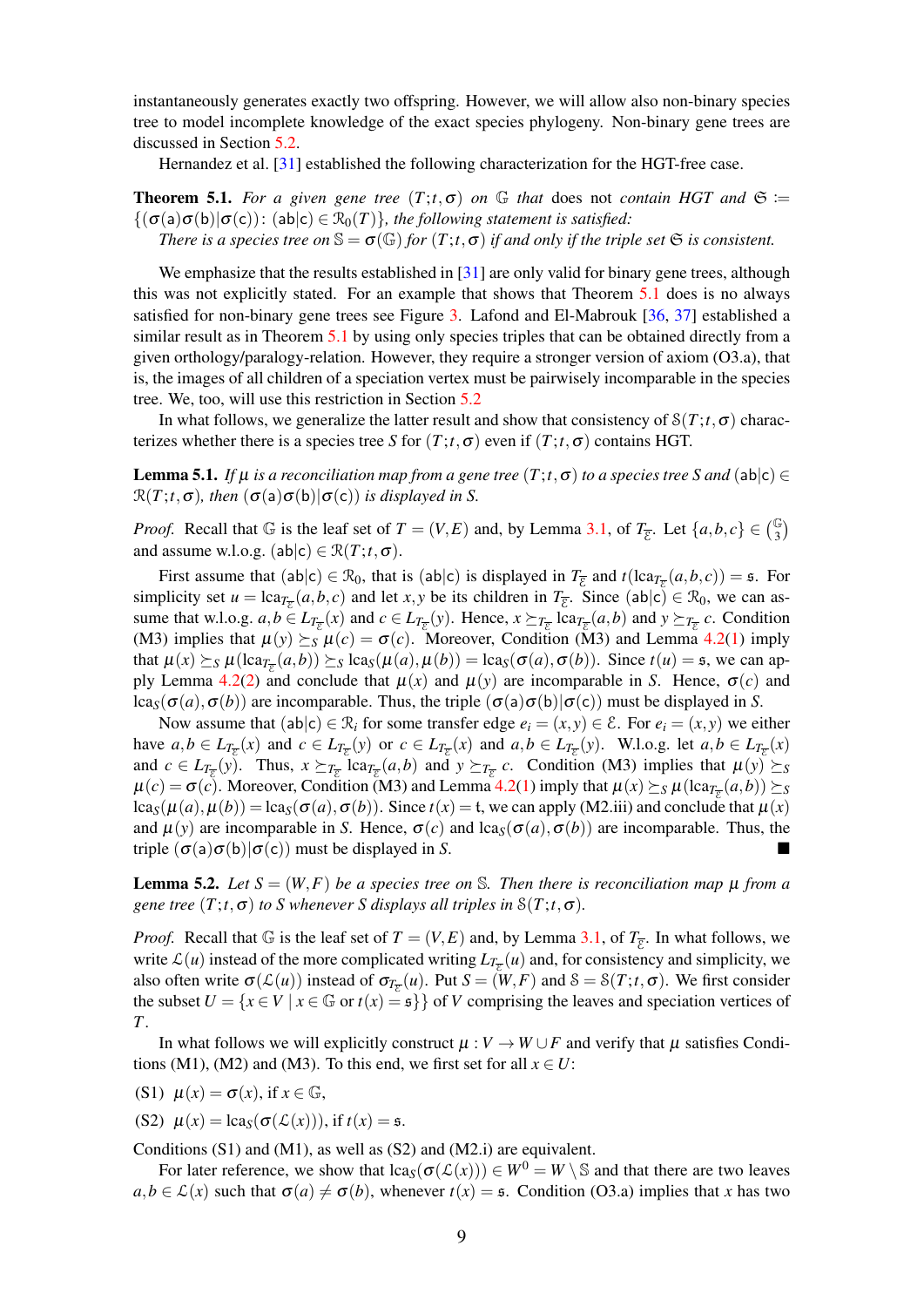children *v* and *w* in *T* such that  $\sigma(\mathcal{L}(v)) \cap \sigma(\mathcal{L}(w)) = \emptyset$ . Moreover, Lemma [3.1](#page-4-0) implies that both  $\mathcal{L}(v)$  and  $\mathcal{L}(w)$  are non-empty subsets of G and hence, neither  $\sigma(\mathcal{L}(v)) = \mathbf{0}$  nor  $\sigma(\mathcal{L}(w)) = \mathbf{0}$ . Thus, there are two leaves  $a, b \in \mathcal{L}(x)$  such that  $\sigma(a) \neq \sigma(b)$ . Hence,  $lca_S(\sigma(\mathcal{L}(x))) \in W^0 =$  $W \setminus \mathbb{S}$ .

**Claim 1:** For all  $x, y \in U$  with  $x \prec_{T_{\overline{\epsilon}}} y$  we have  $\mu(x) \prec_{S} \mu(y)$ .

Note, *y* must be an interior vertex, since  $x \prec_{T_{\overline{\epsilon}}} y$ . Hence  $t(y) = \mathfrak{s}$ .

If *x* is a leaf, then  $\mu(x) = \sigma(x) \in \mathbb{S}$ . As argued above,  $\mu(y) \in W \setminus \mathbb{S}$ . Since  $x \in \mathcal{L}(y)$  and  $\sigma(\mathcal{L}(y)) \neq \emptyset$ , we have  $\sigma(x) \in \sigma(\mathcal{L}(y)) \subseteq \mathbb{S}$  and thus,  $\mu(x) \prec_S \mu(y)$ .

Now assume that *x* is an interior vertex and hence,  $t(x) = \mathfrak{s}$ . Again, there are leaves  $a, b \in \mathbb{R}$  $\mathcal{L}(x)$  with  $A = \sigma(a) \neq \sigma(b) = B$ . Since  $t(y) = \mathfrak{s}$ , vertex *y* has two children in  $T_{\overline{\mathcal{E}}}$ . Let *y'* denote the child of *y* with  $x \leq_{T_{\overline{\epsilon}}} y'$ . Since  $\mathcal{L}(x) \subseteq \mathcal{L}(y') \subsetneq \mathcal{L}(y)$ , we have  $\mathcal{L}(y) \setminus \mathcal{L}(y') \neq \emptyset$ and, by Condition (O3.a), there is a gene  $c \in \mathcal{L}(y) \setminus \mathcal{L}(y') \subseteq \mathcal{L}(y) \setminus \mathcal{L}(x)$  with  $\sigma(c) = C \neq$ *A*,*B*. By construction, (ab|c)  $\in \mathcal{R}_0$  and hence, (AB|C)  $\in \mathcal{S}(T; t, \sigma)$ . Hence, lca<sub>S</sub>(*A*, *B*)  $\prec_S$ lca<sub>S</sub>(*A*,*B*,*C*). Since this holds for all triples (x'x"|z) with  $x'$ ,  $x'' \in \mathcal{L}(x)$  and  $z \in \mathcal{L}(y) \setminus \mathcal{L}(y')$ , we can conclude that

$$
\mu(x) = \operatorname{lca}_{S}(\sigma(\mathcal{L}(x)))
$$
  
\$\prec\_{S} \operatorname{lca}\_{S}(\sigma(\mathcal{L}(x))) \cup \sigma(\mathcal{L}(y) \setminus \mathcal{L}(y'))\$.

Since  $\sigma(\mathcal{L}(x)) \cup \sigma(\mathcal{L}(y) \setminus \mathcal{L}(y')) \subseteq \sigma(\mathcal{L}(y))$  we obtain

$$
\begin{aligned} & \operatorname{lcag}(\sigma(\mathcal{L}(x)) \cup \sigma(\mathcal{L}(y) \setminus \mathcal{L}(y'))) \\ &\preceq_S \operatorname{lcag}(\sigma(\mathcal{L}(y))) = \mu(y). \end{aligned}
$$

Hence,  $\mu(x) \prec_S \mu(y)$ .

– End Proof Claim 1 –

We continue to extend  $\mu$  to the entire set *V*. To this end, observe first that if  $t(x) \in \{t, \mathfrak{d}\}\$ then we wish to map *x* on an edge  $\mu(x) = (u, v) \in F$  such that Lemma [4.1](#page-5-1) is satisfied:  $v \succeq_S$  $lca_S(\sigma(\mathcal{L}(x)))$ . Such an edge exists for  $v = lca_S(\sigma(\mathcal{L}(x)))$  in *S* by construction. Every speciation vertex *y* with  $y \succ_{T_{\overline{\epsilon}}} x$  therefore necessarily maps on the vertex *u* or above, i.e.,  $\mu(y) \succeq_s u$  must hold. Thus, we set:

(S3)  $\mu(x) = (u, \text{lca}_S(\sigma(\mathcal{L}(x))))$ , if  $t(x) \in \{\text{t}, \text{d}\},$ 

which now makes  $\mu$  a map from *V* to  $W \cup F$ .

By construction of  $\mu$ , Conditions (M1), (M2.i), (M2.ii) are satisfied by  $\mu$ . We proceed to show that  $(M3)$  is satisfied.

**Claim 2:** *For all*  $x, y \in V$  *with*  $x \prec_{T_{\overline{\epsilon}}} y$ , *Condition* (*M3*) *is satisfied.* 

If both *x* and *y* are speciation vertices, then we can apply the Claim 1 to conclude that  $\mu(x) \prec_S \mu(y)$ . If *x* is a leaf, then we argue similarly as in the proof of Claim 1 to conclude that  $\mu(x) \preceq_S \mu(y)$ .

Now assume that both *x* and *y* are interior vertices of *T* and at least one vertex of *x*, *y* is not a speciation vertex. Since,  $x \prec_{T_{\overline{\epsilon}}} y$  we have  $\mathcal{L}(x) \subseteq \mathcal{L}(y)$  and thus,  $\sigma(\mathcal{L}(x)) \subseteq \sigma(\mathcal{L}(y))$ .

We start with the case  $t(y) = \mathfrak{s}$  and  $t(x) \in \{0, t\}$ . Since  $t(y) = \mathfrak{s}$ , vertex *y* has two children in *T*<sub> $\overline{\epsilon}$ . Let *y*' be the child of *y* with  $x \leq T_{\overline{\epsilon}} y'$ . If  $\sigma(\mathcal{L}(x))$  contains only one species *A*, then  $\mu(x) =$ </sub>  $(u, A) \prec_S u \preceq_S \text{lca}_S(\sigma(\mathcal{L}(y))) = \mu(y)$ . If  $\sigma(\mathcal{L}(x))$  contains at least two species, then there are  $a, b \in \mathcal{L}(x)$  with  $\sigma(a) = A \neq \sigma(b) = B$  Moreover, since  $\mathcal{L}(x) \subseteq \mathcal{L}(y') \subsetneq \mathcal{L}(y)$ , we have  $\mathcal{L}(y) \setminus \mathcal{L}(y') \neq \emptyset$  and, by Condition (O3.a), there is a gene  $c \in \mathcal{L}(y) \setminus \mathcal{L}(y') \subseteq \mathcal{L}(y) \setminus \mathcal{L}(x)$ with  $\sigma(c) = C \neq A, B$ . By construction, (ab|c)  $\in \mathcal{R}_0$  and hence (AB|C)  $\in \mathcal{S}(T; t, \sigma)$ . Now we can argue similar as in the proof of the Claim 1, to see that

$$
\mu(x) = (u, \text{lca}_S(\sigma(\mathcal{L}(x)))) \prec_S u
$$
  
 
$$
\preceq_S \text{lca}_S(\sigma(\mathcal{L}(y))) = \mu(y).
$$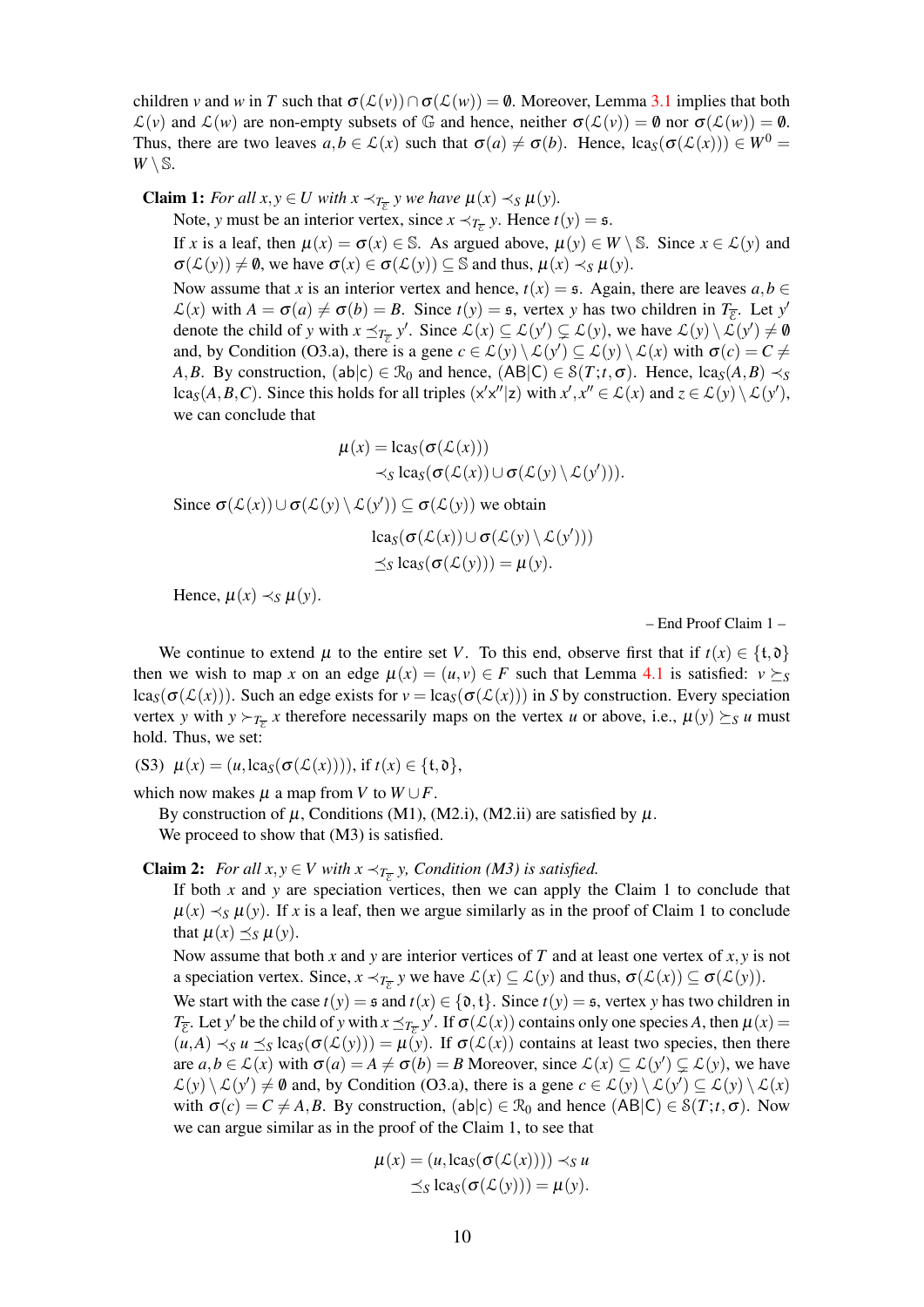If  $t(x) = \mathfrak{s}$  and  $t(y) \in \{0, t\}$ , then  $\sigma(\mathcal{L}(x)) \subseteq \sigma(\mathcal{L}(y))$  implies that

$$
\mu(x) = \operatorname{lca}_{S}(\sigma(\mathcal{L}(x))) \preceq_{S} \operatorname{lca}_{S}(\sigma(\mathcal{L}(y))) \prec_{S} (u, \operatorname{lca}_{S}(\sigma(\mathcal{L}(y)))) = \mu(y).
$$

Finally assume that  $t(x), t(y) \in \{0, t\}$ . If  $\sigma(\mathcal{L}(x)) = \sigma(\mathcal{L}(y))$ , then  $\mu(x) = \mu(y)$ . Now let  $\sigma(\mathcal{L}(x)) \subseteq \sigma(\mathcal{L}(y))$  which implies that  $\text{lcag}(\sigma(\mathcal{L}(x))) \preceq_S \text{lcag}(\sigma(\mathcal{L}(y)))$ . If  $\text{lcas}(\sigma(\mathcal{L}(x))) = \text{lcas}(\sigma(\mathcal{L}(y)))$ , then  $\mu(x) = \mu(y)$ . If  $\text{lcas}(\sigma(\mathcal{L}(x))) \prec_S \text{lcas}(\sigma(\mathcal{L}(y)))$ , then

$$
\mu(x) = (u, \text{lcas}(\sigma(\mathcal{L}(x)))) \prec_S u
$$
  
\rightharpoonup<sub>S</sub> lca<sub>S</sub>( $\sigma(\mathcal{L}(y))) \prec (u', \text{lcas}(\sigma(\mathcal{L}(y))))$   
\rightharpoonup<sub>H</sub>(y).

– End Proof Claim 2 –

It remains to show (M2.iii), that is, if  $e_i = (x, y)$  is a transfer-edge, then  $\mu(x)$  and  $\mu(y)$  are incomparable in *S*. Since  $(x, y)$  is a transfer edge and by Condition (O3.b),  $\sigma(\mathcal{L}(x)) \cap \sigma(\mathcal{L}(y)) = \emptyset$ . If  $\sigma(\mathcal{L}(x)) = \{A\}$  and  $\sigma(\mathcal{L}(y)) = \{C\}$ , then  $\mu(x) = (u, A)$  and  $\mu(y) = (u', C)$ . Since *A* and *C* are distinct leaves in *S*,  $\mu(x)$  and  $\mu(y)$  are incomparable. Assume that  $|\sigma(\mathcal{L}(x))| > 1$ . Hence, there are leaves  $a, b \in \mathcal{L}(x)$  with  $A = \sigma(a) \neq \sigma(b) = B$  and  $c \in \mathcal{L}(y)$  with  $\sigma(c) = C \neq A, B$ . By construction,  $(ab|c) \in \mathcal{R}_i$  and hence,  $(AB|C) \in \mathcal{S}(T;t,\sigma)$ . The latter is fulfilled for all triples  $(x'x''|c) \in \mathcal{R}_i$  with  $x', x'' \in \mathcal{L}(x)$ , and, therefore,  $lca_S(\sigma(\mathcal{L}(x)) \cup \{C\}) \succ_S lca_S(\sigma(\mathcal{L}(x)))$ . Set  $v =$ lca<sub>S</sub>( $\sigma(\mathcal{L}(x)) \cup \{C\}$ ). Thus, there is an edge  $(v, v')$  in *S* with  $v' \succeq_S \text{lca}_S(\sigma(\mathcal{L}(x)))$  and an edge  $(v, v'')$  such that  $v'' \succeq_S C$ . Hence, either  $\mu(x) = (v, v')$  or  $\mu(x) = (u, \text{lca}_S(\sigma(\mathcal{L}(x)))$  and  $v' \succeq_S u$ . Assume that  $\sigma(\mathcal{L}(y))$  contains only the species *C* and thus,  $\mu(y) = (u', C)$ . Since  $v'' \succeq_S C$ , we have either  $v'' = C$  which implies that  $\mu(y) = (v, v'')$  or  $v'' > S C$  which implies that  $\mu(y) = (u', C)$ and  $v'' \succeq_S u'$ . Since both vertices  $v'$  and  $v''$  are incomparable in *S*, so  $\mu(x)$  and  $\mu(y)$  are. If  $|\sigma(\mathcal{L}(y))| > 1$ , then we set  $v = \text{lcag}(\sigma(\mathcal{L}(x)) \cup \sigma(\mathcal{L}(y)))$  and we can argue analogously as above and conclude that there are edges  $(v, v')$  and  $(v, v'')$  in *S* such that  $v' \succeq_S \text{lca}_S(\sigma(\mathcal{L}(x)))$  and  $v'' \succeq_S$ lca<sub>S</sub>( $\sigma(\mathcal{L}(y))$ ). Again, since *v*' and *v*'' are incomparable in *S* and by construction of  $\mu$ ,  $\mu(x)$  and  $\mu(y)$  are incomparable.

Lemma [5.1](#page-8-1) implies that consistency of the triple set  $S(T; t, \sigma)$  is necessary for the existence of a reconciliation map from  $(T; t, \sigma)$  to a species tree on S. Lemma [5.2,](#page-8-2) on the other hand, establishes that this is also sufficient. Thus, we have

<span id="page-10-1"></span>**Theorem 5.2.** *There is a species tree on*  $\mathbb{S} = \sigma(\mathbb{G})$  *for a gene tree*  $(T; t, \sigma)$  *on*  $\mathbb{G}$  *if and only if the triple set*  $S(T; t, \sigma)$  *is consistent.* 

#### <span id="page-10-0"></span>5.2 Non-Binary Gene Trees

Now, we consider arbitrary, possibly non-binary gene trees that might be used to model incomplete knowledge of the exact genes phylogeny. Consider the "true" history of a gene tree that evolves along the (tube-like) species tree in Figure [3](#page-11-0) (left). The observable gene tree  $(T; t, \sigma)$  is shown in [3](#page-11-0) (center-left). Since  $(ab|c)$ ,  $(b'c'|a') \in \mathcal{R}_0$ , we obtain a set of species triples  $\mathcal{S}(T; t, \sigma)$  that contain the pair of inconsistent species triple  $(AB|C)$ ,  $(BC|A)$ . Thus, there is no reconciliation map for  $(T; t, \sigma)$  and any species tree, although  $(T; t, \sigma)$  is biologically feasible. Consider now the "orthology" graph  $G$  (shown below the gene trees) that has as vertex set  $\mathbb G$  and two genes  $x, y$  are connected by an edge if  $lca(x, y)$  is a speciation vertex. Such graphs can be obtained from orthology inference methods [\[41,](#page-18-5) [42,](#page-19-1) [45,](#page-19-2) [57\]](#page-19-0) and the corresponding *non-binary* gene tree  $(T';t, \sigma)$ (center-right) is constructed from such estimates (see [\[25,](#page-17-2) [26,](#page-17-3) [28\]](#page-18-1) for further details). Still, we can see that  $\mathcal{S}(T';t,\sigma)$  contains the two inconsistent species triples  $(AB|C)$ ,  $(BC|A)$ . However, there is a reconciliation map  $\mu$  according to Definition [2](#page-5-0) and a species tree *S*, as shown in Figure [3](#page-11-0) (right).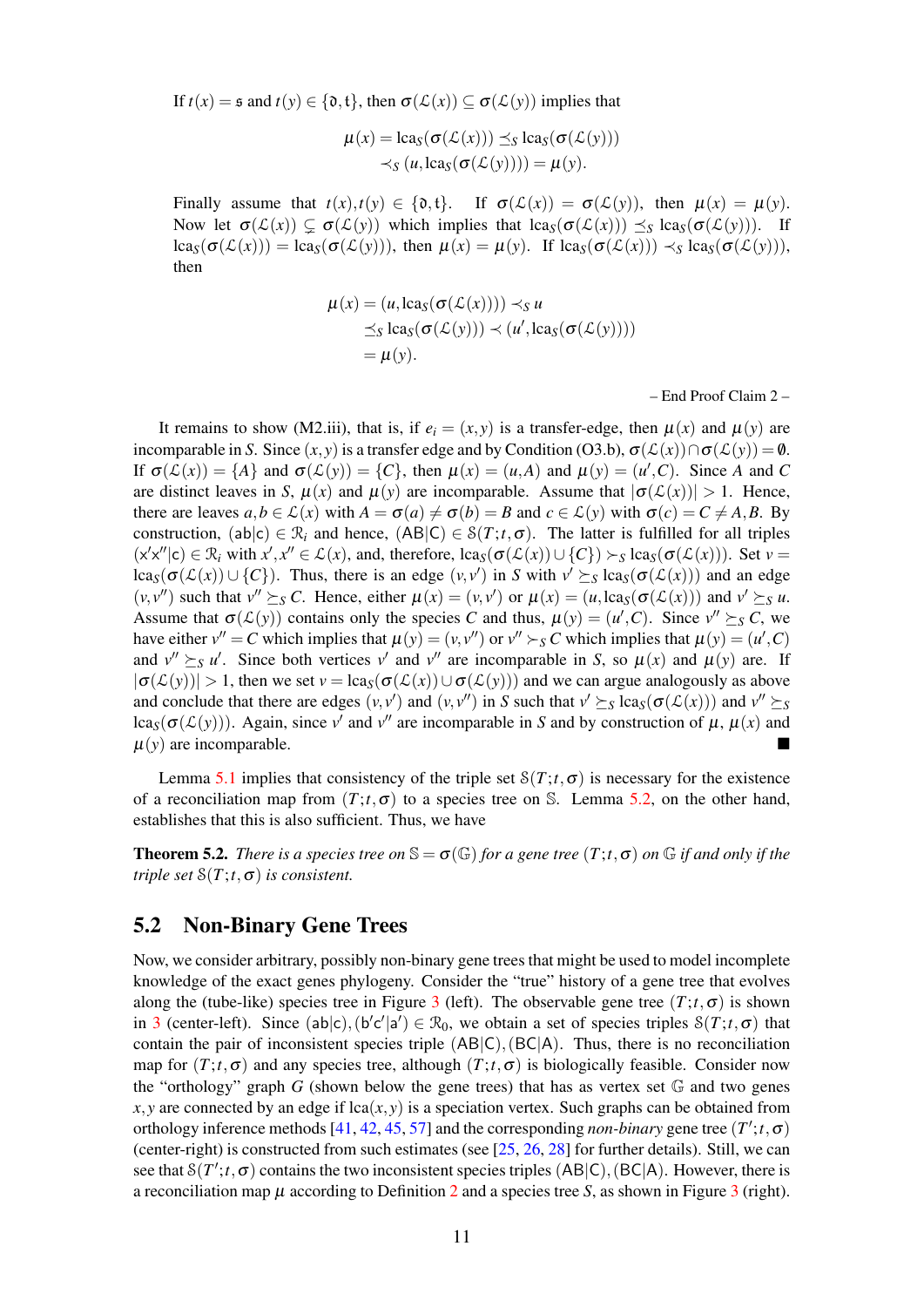<span id="page-11-0"></span>

Figure 3: Consider the "true" history (left) that is also shown in Figure [1.](#page-3-0) The center-left gene tree  $(T; t, \sigma)$  is biologically feasible and obtained as the observable part of the true history. There is no reconciliation map for  $(T; t, \sigma)$  to any species tree according to Def. [2](#page-5-0) because  $S(T; t, \sigma)$  is inconsistent (cf. Thm. [5.2\)](#page-10-1). The graph in the lower-center depicts the orthology-relation that comprises all pairs  $(x, y)$  of vertices for which  $t(\text{lea}(x, y)) = \mathfrak{s}$ . The center-right gene tree  $(T'; t, \sigma)$  is non-binary and can directly be computed from the orthology-relation. Although  $S(T';t, \sigma)$  is inconsistent, there is a valid reconciliation map  $\mu$  to a species tree for  $(T';t,\sigma)$  according to Def. [2](#page-5-0) (right). Note, both trees  $(T; t, \sigma)$  and  $(T'; t, \sigma)$  satisfy axioms (O1)-(O3) and even (O3.A). However, the reconciliation map  $\mu$ does not satisfy the extra condition (M2.iv), since  $\mu(z)$  and  $\mu(a') = A$  are comparable, although *z* and  $a'$  are children of a common speciation vertex. Therefore, Axioms (O1)-(O3) and (O3.A) do not imply (M2.iv). Moreover, Thm. [5.3](#page-12-0) implies that there is no restricted reconciliation map for  $(T;t,\sigma)$  as well as  $(T';t,\sigma)$  and any species tree, since  $\mathcal{S}(T;t,\sigma)$  and  $\mathcal{S}(T';t,\sigma)$  are inconsistent. See text for further details.

Thus, consistency of  $\mathcal{S}(T';t,\sigma)$  does not characterize whether there is a valid reconciliation map for non-binary gene trees.

In order to obtain a similar result as in Theorem [5.2](#page-10-1) for non-binary gene trees we have to strengthen observability axiom (O3.a) to

(**O3.A**) If *x* is a speciation vertex with children  $v_1, \ldots, v_k$ , then  $\sigma_{T_{\overline{E}}}(v_i) \cap \sigma_{T_{\overline{E}}}(v_j) = \emptyset$ ,  $1 \le i < j \le n$ *k*;

and to add an extra event constraint to Definition [2:](#page-5-0)

(M2.iv) Let  $v_1, \ldots, v_k$  be the children of the speciation vertex *x*. Then,  $\mu(v_i)$  and  $\mu(v_i)$  are incomparable in *S*,  $1 \le i \le j \le k$ .

We call a reconciliation map that additionally satisfies (M2.iv) a *restricted reconciliation map*. Such restricted reconciliation maps satisfy the condition as required in [\[36,](#page-18-7) [37\]](#page-18-4) for the HGT-free case. It can be shown that restricted reconciliation maps imply Condition (O3.A), however, the converse is not true in general, see Figure [3.](#page-11-0) Hence, we cannot use the axioms  $(O1)-(O3)$  and  $(O3.A)$  to derive Condition  $(M2.iv)$  - similar to Lemma  $4.2(2)$  - and thus, need to claim it.

It is now straightforward to obtain the next result.

**Lemma 5.3.** *If*  $\mu$  *is a restricted reconciliation map from*  $(T;t,\sigma)$  *to S* and  $(abc) \in \mathcal{R}(T;t,\sigma)$ *, then*  $(\sigma(a)\sigma(b)|\sigma(c))$  *is displayed in S.* 

*Proof.* Let  $\{a,b,c\} \in \binom{\mathbb{G}}{3}$  and assume w.l.o.g.  $(ab|c) \in \mathcal{R}(T; t, \sigma)$ .

First assume that  $(ab|c) \in \mathcal{R}_0$ , that is  $(ab|c)$  is displayed in  $T_{\overline{\mathcal{E}}}$  and  $t(lca_{T_{\overline{\mathcal{E}}}}(a,b,c)) = \mathfrak{s}$ . For simplicity set  $u = \text{lca}_{T_{\overline{\mathcal{E}}}}(a,b,c)$ . Hence, there are two children *x*, *y* of *u* in  $T_{\overline{\mathcal{E}}}$  such that w.l.o.g.  $a, b \in L_{T_{\overline{\mathcal{E}}}}(x)$  and  $c \in L_{T_{\overline{\mathcal{E}}}}(y)$ . Now we can argue analogously as in the proof of Lemma [5.1](#page-8-1) after replacing "we can apply Lemma  $4.2(2)$  " by "we can apply Condition (M2.iv)". The proof for  $(ab|c) \in \mathcal{R}_i$  remains the same as in Lemma [5.1.](#page-8-1)

<span id="page-11-1"></span>Lemma 5.4. *Let S be a species tree on* S*. Then, there is a restricted reconciliation map* µ *from a gene tree*  $(T; t, \sigma)$  *that satisfies also (O3.A) to S whenever S displays all triples in*  $S(T; t, \sigma)$ *.*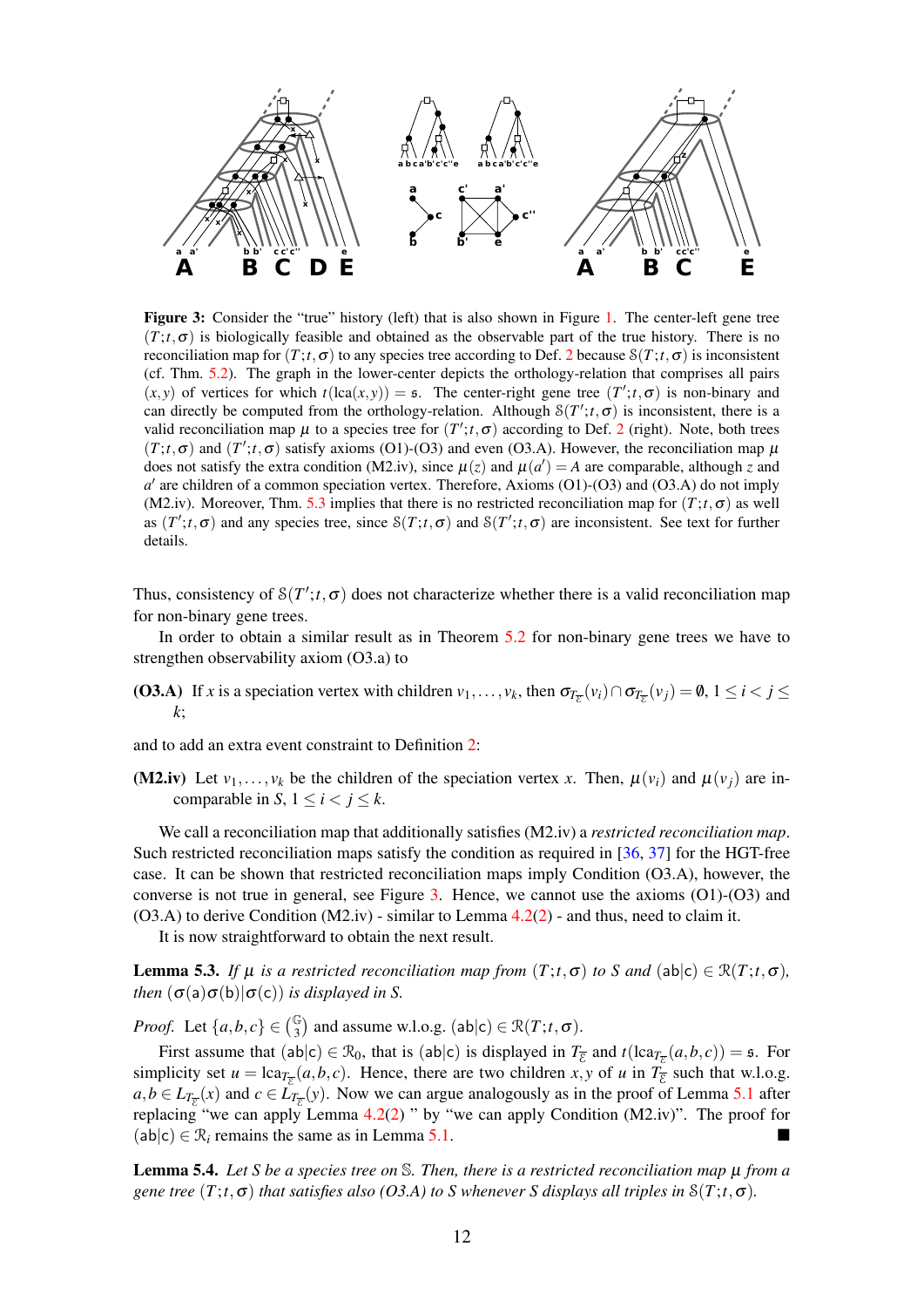*Proof.* The proof is similar to the proof of Lemma [5.4.](#page-11-1) However, note that a speciation vertex might have more than two children. In these cases, one simply has to apply Axiom (O3.A) instead of Lemma (O3.a) to conclude that (M1),(M2.i)-(M2.iii), (M3) are satisfied.

It remains to show that  $(M2.iv)$  is satisfied. To this end, let x be a speciation vertex in T and the set of its children  $C(x) = \{v_1, \ldots, v_k\}$ . By axiom (O3.A) we have  $\sigma_{T_{\overline{\mathcal{E}}}}(v_i) \cap \sigma_{T_{\overline{\mathcal{E}}}}(v_j) = \emptyset$ for all  $i \neq j$ . Consider the following partition of  $C(x)$  into  $C_1$  and  $C_2$  that contain all vertices *v<sub>i</sub>* with  $|\sigma_{T_{\overline{\mathcal{E}}}}(v_i)| = 1$  and  $|\sigma_{T_{\overline{\mathcal{E}}}}(v_i)| > 1$ , respectively. By construction of  $\mu$ , for all vertices in  $v_i, v_j \in C_1$ ,  $i \neq j$  we have that  $\mu(v_i) \in {\{\sigma(v_i), (u, \sigma(v_i))\}}$  and  $\mu(v_j) \in {\{\sigma(v_j), (u', \sigma(v_j))\}}$  are incomparable. Now let  $v_i \in C_1$  and  $v_j \in C_2$ . Thus there are  $A, B \in \sigma_{T_{\overline{C}}}(v_j)$  and  $\sigma(v_i) = C$ . Hence,  $(AB|C) \in \mathcal{S}(T; t, \sigma)$  Thus, lca<sub>S</sub> $(A, B)$  must be incomparable to *C* in *S*. Since the latter is satsfied for all species in  $\sigma_{T_{\overline{E}}}(v_j)$ , lca<sub>*S*</sub>( $\sigma_{T_{\overline{E}}}(v_j)$ ) and *C* must be incomparable in *S*. Again, by construction of  $\mu$ , we see that  $\mu(\nu_i) \in \{C, (u, \tilde{C})\}$  and  $\mu(\nu_j) \in \{\text{lcas}(\sigma_{T_{\overline{\mathcal{E}}}}(\nu_j)), (u', \text{lcas}(\sigma_{T_{\overline{\mathcal{E}}}}(\nu_j)))\}$  are incomparable in *S*. Analogously, if  $v_i, v_j \in C_2$ ,  $i \neq j$ , then all triples (AB|C) and (CD|A) for all  $A, B \in \sigma_{T_{\overline{E}}}(v_j)$ and  $C, D \in \sigma_{T_{\overline{\epsilon}}}(v_j)$  are contained in  $\mathcal{S}(T; t, \sigma)$  and thus, displayed by *S*. Hence,  $lca_S(\sigma_{T_{\overline{\epsilon}}}(v_i))$ and  $lca_S(\sigma_{T_{\overline{\epsilon}}}(v_j))$  must be incomparable in *S*. Again, by construction of  $\mu$ , we obtain that  $\mu(v_i) \in \{\text{lca}_{\text{S}}(\sigma_{T_{\overline{\epsilon}}}(v_i)), (u, \text{lca}_{\text{S}}(\sigma_{T_{\overline{\epsilon}}}(v_i)))\}$  and  $\mu(v_j) \in \{\text{lca}_{\text{S}}(\sigma_{T_{\overline{\epsilon}}}(v_j)), (u', \text{lca}_{\text{S}}(\sigma_{T_{\overline{\epsilon}}}(v_j)))\}$  are incomparable in *S*. Therefore, (M2.iv) is satisfied.

As in the binary case, we obtain

<span id="page-12-0"></span>**Theorem 5.3.** *There is a restricted reconciliation map for a gene tree*  $(T;t,\sigma)$  *on*  $\mathbb G$  *that satisfies also (O3.A) and some species tree on*  $\mathbb{S} = \sigma(\mathbb{G})$  *if and only if the triple set*  $S(T; t, \sigma)$  *is consistent.* 

#### 5.3 Algorithm

The proof of Lemma [5.2](#page-8-2) and [5.4](#page-11-1) is constructive and we summarize the latter findings in Algorithm [1,](#page-13-1) see Figure [2](#page-7-0) for an illustrative example.

**Lemma 5.5.** *Algorithm [1](#page-13-1) returns a species tree S for a binary gene tree*  $(T; t, \sigma)$  *and a reconciliation map* µ *in polynomial time, if one exists and otherwise, returns that there is no species tree for*  $(T; t, \sigma)$ *.* 

*If* (*T*;*t*,σ) *is non-binary but satisfies Condition (O3.A), then Algorithm [1](#page-13-1) returns a species tree S for* (*T*;*t*,σ) *and a restricted reconciliation map* µ *in polynomial time, if one exists and otherwise, returns that there is no species tree for*  $(T; t, \sigma)$ *.* 

*Proof.* Theorem [5.2](#page-8-2) and the construction of  $\mu$  in the proof of Lemma 5.2 and [5.4](#page-11-1) implies the correctness of the algorithm.

For the runtime observe that all tasks, computing  $S(T; t, \sigma)$ , using the BUILD algorithm [\[1,](#page-16-7) [51\]](#page-19-10) and the construction of the map  $\mu$  [\[31,](#page-18-3) Cor.7] can be done in polynomial time.

In our examples, the species trees that display  $S(T; t, \sigma)$  is computed using the  $O(|L_R||R|)$ time algorithm BUILD, that either constructs a tree *S* that displays all triples in a given triple set *R* or recognizes that  $R$  is not consistent. However, any other supertree method might be conceivable, see  $[6]$  for an overview. The tree *T* returned by BUILD is least resolved, i.e., if  $T'$  is obtained from  $T$  by contracting an edge, then  $T'$  does not display  $R$  anymore. However, the trees generated by BUILD do not necessarily have the minimum number of internal vertices, i.e., the trees may resolve multifurcations in an arbitrary way that is not implied by any of the triples in *R*. Thus, depending on  $R$ , not all trees consistent with  $R$  can be obtained from BUILD. Nevertheless, in [\[30,](#page-18-2) Prop. 2(SI)] the following result was established.

Lemma 5.6. *Let R be a consistent triple set. If the tree T obtained with* BUILD *applied on R is binary, then T is a unique tree on*  $L_R$  *that displays R, i.e., for any tree T' on*  $L_R$  *that displays R we have*  $T' \simeq T$ *.*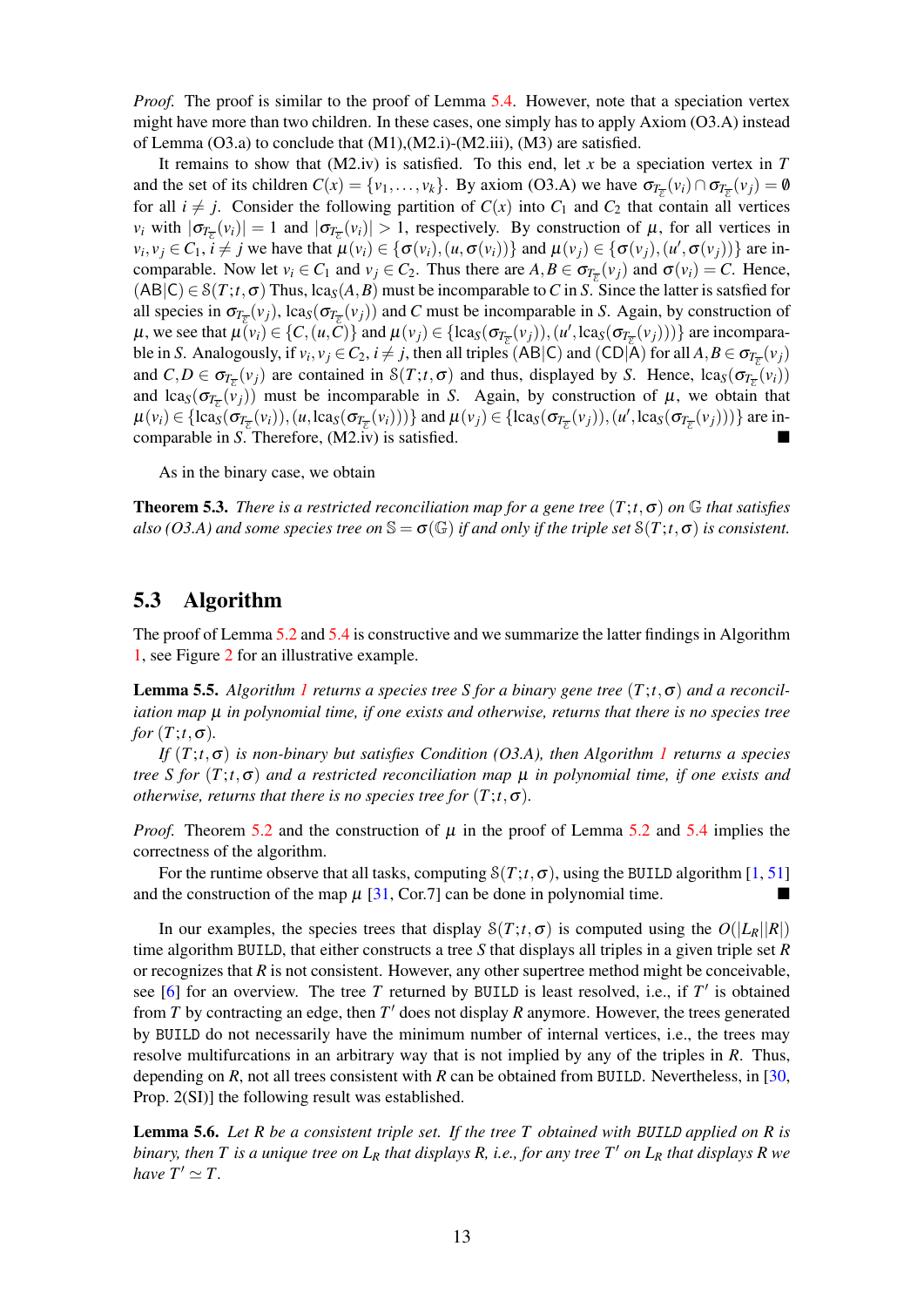<span id="page-13-0"></span>

**Figure 4:** From the binary gene tree  $(T; t, \sigma)$  (right) we obtain the species triples  $S(T; t, \sigma)$  =  $\{(AB|D), (AC|D)\}$ . Shown are two (tube-like) species trees (left and middle) that display  $\mathcal{S}(T; t, \sigma)$ . The respective reconciliation maps for *T* and *S* are given implicitly by drawing *T* within the species tree *S*. The left tree *S* is least resolved for  $S(T; t, \sigma)$ . Although there is even a unique reconciliation map from *T* to *S*, this map is not time-consistent. Thus, no time-consistent reconciliation between *T* and *S* exists. On the other hand, for *T* and the middle species tree  $S'$  (that is a refinement of *S*) there is a time-consistent reconciliation map. Figure [2](#page-7-0) provides an example that shows that also least-resolved species trees can have a time-consistent reconciliation map with gene trees.

<span id="page-13-1"></span>Algorithm 1 ReconcT

**Input:** Non-binary gene tree that satisfies (O3.A) or binary gene tree  $(T; t, \sigma)$  on  $\mathbb{G}$ 

**Output:** Species tree *S* for *T* and a (restricted) reconciliation map  $\mu$ , if one exists

- 1: Compute  $\mathcal{S}(T; t, \sigma)$ ;
- 2: if BUILD recognizes  $S(T; t, \sigma)$  as not consistent then
- 3: write *"There is no species tree for*  $(T; t, \sigma)$ " and **stop;**
- 4: Let  $S = (W, F)$  be the resulting species tree that displays  $S(T; t, \sigma)$  obtained with BUILD;
- 5: for all  $x \in V(T)$  do
- 6: if  $x \in \mathbb{G}$  then set  $\mu(x) = \sigma(x)$ ;
- 7: **else if**  $t(x) = \mathfrak{s}$  then set  $\mu(x) = \text{lcag}(\sigma_{T_{\overline{\mathcal{E}}}}(x)) \in W^0$ ;
- 8: **else** set  $\mu(x) = (u, \text{lca}_S(\sigma_{T_{\overline{E}}}(x))) \in F$ ;
- 9: **return** *S* and  $\mu$ ;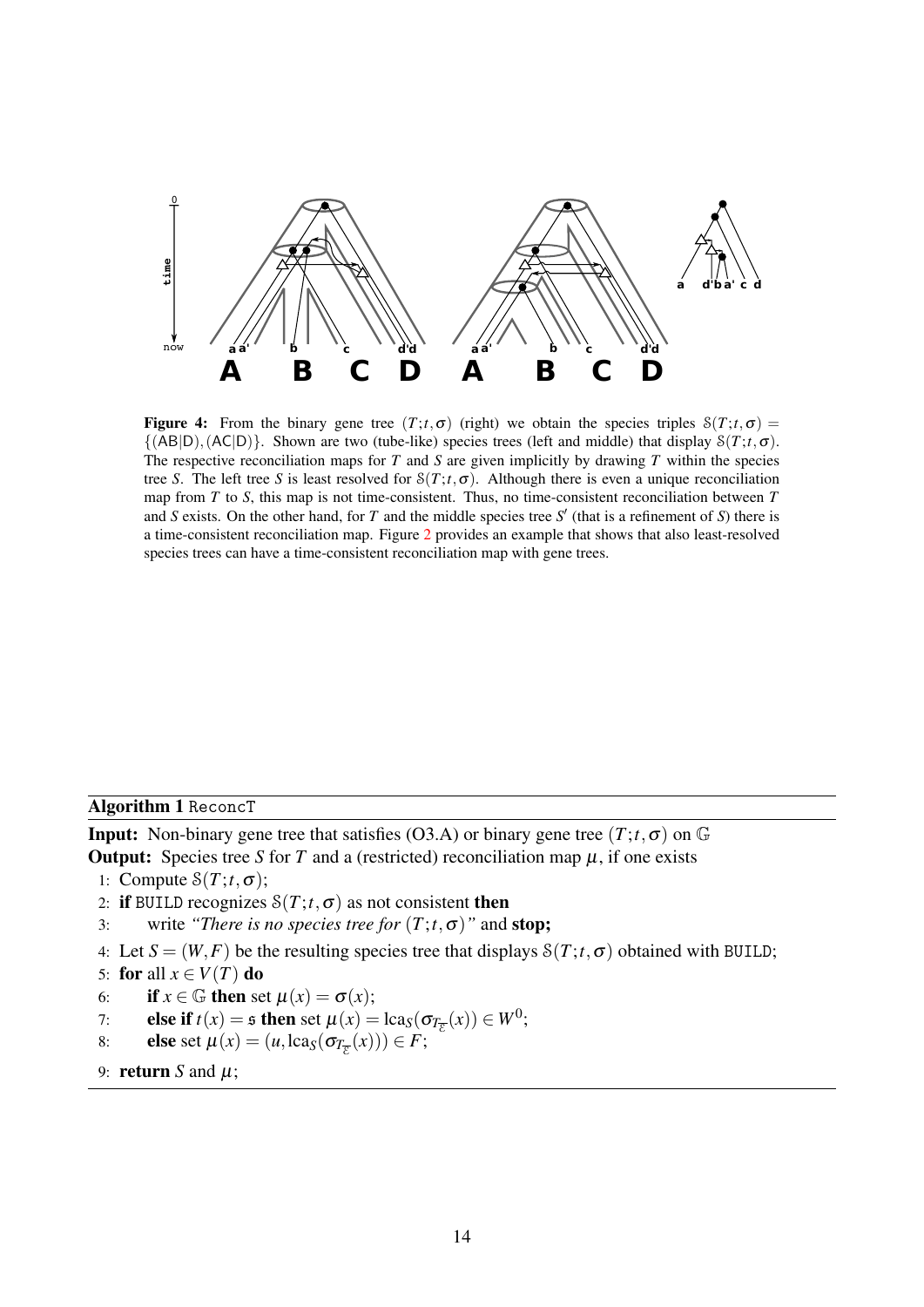So-far, we have shown that event-labeled gene trees  $(T; t, \sigma)$  for which a species tree exists can be characterized by a set of species triples  $S(T; t, \sigma)$  that is easily constructed from a subset of triples displayed in *T*. From a biological point of view, however, it is necessary to reconcile a gene tree with a species tree such that genes do not "travel through time". In [\[44\]](#page-19-13), the authors gave algorithms to check whether a given reconciliation map  $\mu$  is time-consistent, and an algorithm with the same time complexity for the construction of a time-consistent reconciliation maps, provided one exists. These algorithms require as input an event-labeled gene tree and species tree. Hence, a necessary condition for the existence of time-consistent reconciliation maps is given by consistency of the species triple  $S(T; t, \sigma)$  derived from  $(T; t, \sigma)$ . However, there are possibly exponentially many species trees that are consistent with  $S(T; t, \sigma)$  for which some of them have a time-consistent reconciliation map with *T* and some not, see Figure [4.](#page-13-0) The question therefore arises as whether there is at least one species tree *S* with time-consistent map, and if so, construct *S*.

## 6 Limitations of Informative Triples and Reconciliation Maps

<span id="page-14-0"></span>

**Figure 5:** Shown is a binary and biologically feasible gene tree  $(T; t, \sigma)$  (center) that is obtained as the observable part of the true scenario (left). However, there is no reconciliation map for  $(T; t, \sigma)$  to any species tree according to Def. [2](#page-5-0) because  $S(T; t, \sigma)$  is inconsistent. Nevertheless, a relaxed reconciliation map  $\mu$  between  $(T; t, \sigma)$  and the species tree exists (right). However, this map does not satisfy Lemma [4.2\(2\)](#page-6-0) since  $\mu(a') = A$  and  $\mu(\text{lca}_{T_{\overline{\mathcal{E}}}}(b', c'))$  are comparable. See text for further details.

In Section [5.2](#page-10-0) we have already discussed that consistency of  $S(T; t, \sigma)$  cannot be used to characterize whether there is a reconciliation map that doesn't need to satisfy (M2.iv) for some non-binary gene tree, see Figure [3.](#page-11-0) In particular, Figure [3](#page-11-0) shows a biologically feasible binary gene trees (center-left) for which, however, neither a reconciliation map nor a restricted reconciliation map exists. Therefore, reconciliation maps provide, unsurprisingly, only a sufficient but not necessary condition to determine whether gene trees are biologically feasible. A further simple example is given in Figure [5.](#page-14-0) Consider the "true" history of the gene tree that evolves along the (tube-like) species tree in Figure [5](#page-14-0) (left). The set of extant genes  $\mathbb{G}$  comprises  $a, a', b, b', c$  and  $c'$  and σ maps each gene in  $\mathbb G$  to the species (capitals below the genes)  $A, B, C \in \mathbb S$ . For the observable gene tree  $(T; t, \sigma)$  in Figure [5](#page-14-0) (center) we observe that  $\mathcal{R}_0 = \{(\text{ab}|c), (\text{b}'c'|a')\}$  and thus, one obtains the inconsistent species triples  $S(T; t, \sigma) = \{ (AB|C), (BC|A) \}$ . Hence, Theorem [5.2](#page-10-1) implies that there is no species tree for  $(T; t, \sigma)$ . Note,  $(T; t, \sigma)$  satisfies also Condition (O3.A). Hence, Theorem [5.3](#page-12-0) implies that no restricted reconciliation map to any species tree exists for  $(T; t, \sigma)$ . Nevertheless,  $(T; t, \sigma)$  is biologically feasible as there is a true scenario that explains the gene tree.

If Condition (M2.i) would be relaxed, that is, if we allow for speciation vertices *u* that  $\mu(u) \succeq_S \text{lca}_S(\sigma_{T_{\overline{\mathcal{E}}}}(u))$ , then there is a relaxed  $\mu$  from  $(T; t, \sigma)$  to the species tree *S* shown in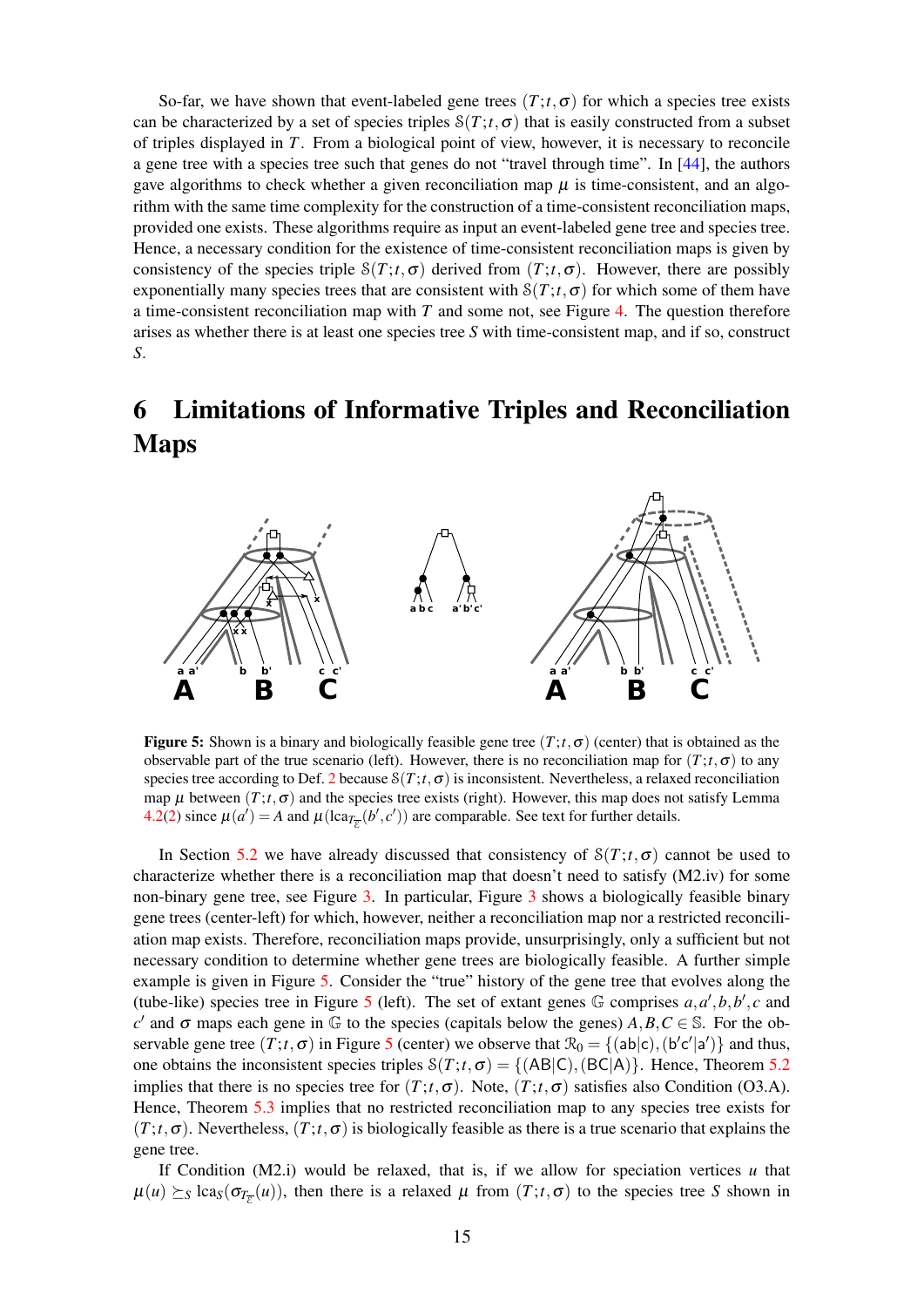Figure [5](#page-14-0) (right). Hence, consistency of  $S(T; t, \sigma)$  does not characterize the existence of relaxed reconciliation maps.

## 7 Conclusion and Open Problems

Event-labeled gene trees can be obtained by combining the reconstruction of gene phylogenies with methods for orthology and HGT detection. We showed that event-labeled gene trees  $(T; t, \sigma)$ for which a species tree exists can be characterized by a set of species triples  $S(T; t, \sigma)$  that is easily constructed from a subset of triples displayed in *T*.

We have shown that biological feasibility of gene trees cannot be explained in general by reconciliation maps, that is, there are biologically feasible gene trees for which no reconciliation map to any species tree exists. Moreover, we showed that consistency of  $S(T;t,\sigma)$  does not characterize the existence of relaxed reconciliation maps.

We close this contribution by stating some open problems that need to be solved in future work.

(1) Are all event-labeled gene trees  $(T; t, \sigma)$  biologically feasible?

(2) The results established here are based on informative triples provided by the gene trees. If it is desired to find "non-restricted" reconciliation maps (those for which Condition (M2.iv) is not required) for non-binary gene trees the following question needs to be answered: How much information of a non-restricted reconciliation map and a species tree is already contained in *nonbinary* event-labeled gene trees  $(T; t, \sigma)$ ? The latter might also be generalized by considering relaxed reconciliation maps (those for which  $\mu(x) \succ_S \text{lca}_S(\sigma_{T_{\overline{E}}}(x))$  for speciation vertices *x* or any other relaxation is allowed).

(3) Our results depend on three axioms (O1)-(O3) on the event-labeled gene trees that are motivated by the fact that event-labels can be assigned to internal vertices of gene trees only if there is observable information on the event. The question which event-labeled gene trees are actually observable given an arbitrary, true evolutionary scenario deserves further investigation in future work, since a formal theory of observability is still missing.

(4) The definition of reconciliation maps is by no means consistent in the literature. For the results established here we considered three types of reconciliation maps, that is, the "usual" map as in Def. [2](#page-5-0) (as used in e.g. [\[5,](#page-16-9) [31,](#page-18-3) [44,](#page-19-13) [59\]](#page-20-3)), a restricted version (as used in e.g. [\[36,](#page-18-7) [37\]](#page-18-4)) and a relaxed version. However, a unified framework for reconciliation maps is desirable and might be linked with a formal theory of observability.

(5) "Satisfiable" event-relations  $R_1, \ldots, R_k$  are those for which there is a representing gene tree  $(T; t, \sigma)$  such that  $(x, y) \in R_i$  if and only if  $t(\text{lca}(x, y)) = i$ . They are equivalent to so-called unp 2-structures [\[26\]](#page-17-3). In particular, if event-relations consist of orthologs, paralogs and xenologs only, then satisfiable event-relations are equivalent to directed cographs [\[26\]](#page-17-3). Satisfiable event-relations  $R_1, \ldots, R_k$  are "S-consistent" if there is a species tree *S* for the representing gene tree  $(T; t, \sigma)$ [\[36,](#page-18-7) [37\]](#page-18-4). However, given the unavoidable noise in the input data and possible uncertainty about the true relationship between two genes, one might ask to what extent the work of Lafond et al. [\[36,](#page-18-7) [37\]](#page-18-4) can be generalized to determine whether given "partial" event-relations are S-consistent or not. It is assumable that subsets of the informative species triples  $S(T; t, \sigma)$  that might be directly computed from such event-relations can offer an avenue to the latter problem. Characterization and complexity results for "partial" event-relations to be satisfiable have been addressed in [\[29\]](#page-18-14).

(6) In order to determine whether there is a time-consistent reconciliation map for some given event-labeled gene tree and species trees fast algorithms have been developed [\[44\]](#page-19-13). However, these algorithms require as input a gene tree  $(T; t, \sigma)$  *and* a species tree *S*. A necessary condition to a have time-consistent (restricted) reconciliation map to some species tree is given by the consistency of the species triples  $S(T; t, \sigma)$ . However, in general there might be exponentially many species trees that display  $S(T; t, \sigma)$  for which some of them may have a time-consistent reconciliation map with  $(T; t, \sigma)$  and some might have not (see Figure [4](#page-13-0) or [\[44\]](#page-19-13)). Therefore, additional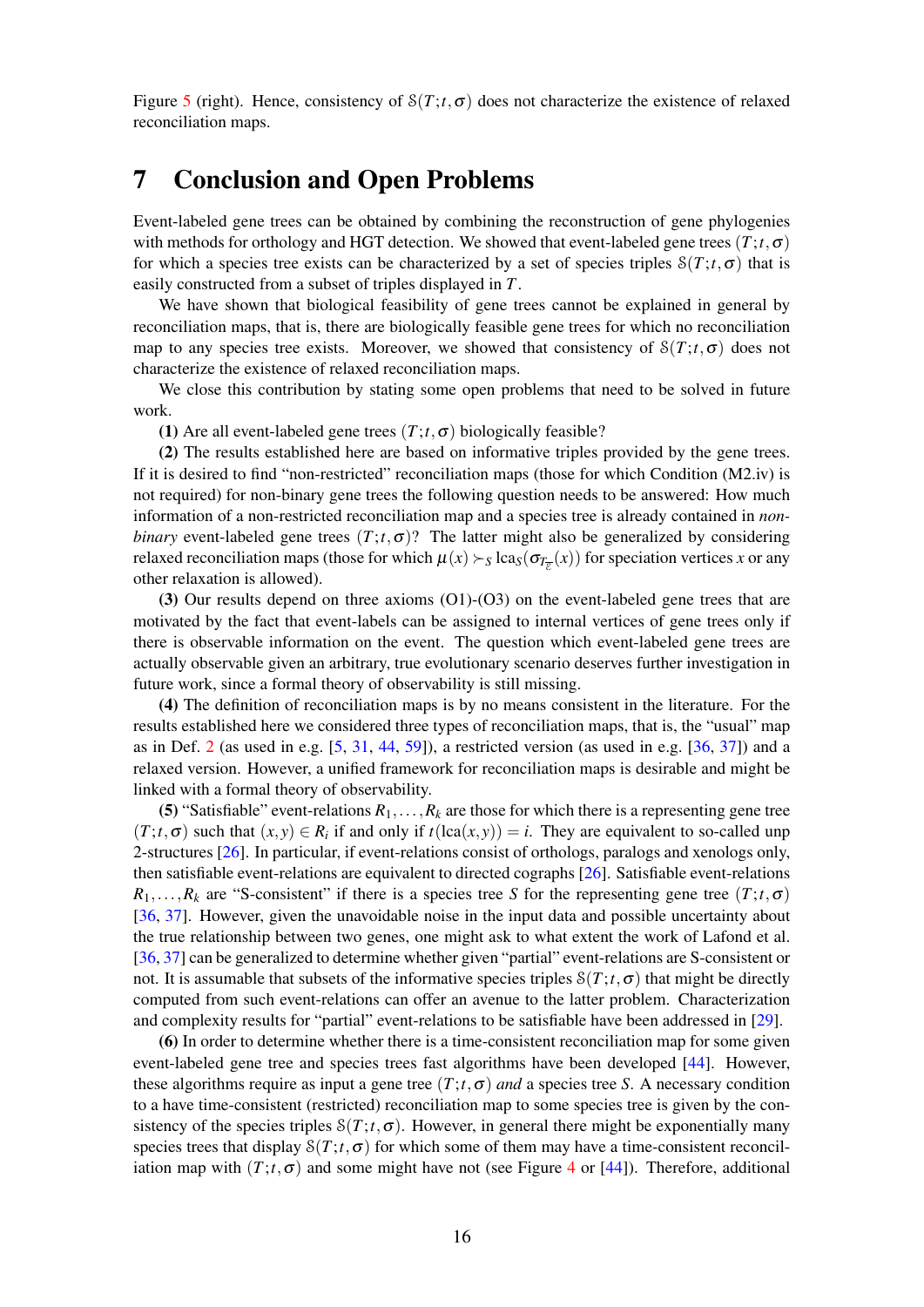constraints to determine whether there is at least one species tree *S* with time-consistent map, and if so, construct *S*, must be established.

(7) A further key problem is the identification of horizontal transfer events. In principle, likely genes that have been introduced into a genome by HGT can be identified directly from sequence data [\[52\]](#page-19-14). Sequence composition often identifies a gene as a recent addition to a genome. In the absence of horizontal transfer, the similarities of pairs of true orthologs in the species pairs (A,B) and (A,C) are expected to be linearly correlated. Outliers are likely candidates for HGT events and thus can be "relabeled". However, a more detailed analysis of the relational properties of horizontally transferred genes is needed.

## **References**

- <span id="page-16-7"></span>[1] A. V. Aho, Y. Sagiv, T. G. Szymanski, and J. D. Ullman. Inferring a tree from lowest common ancestors with an application to the optimization of relational expressions. *SIAM J. Comput.*, 10:405–421, 1981.
- <span id="page-16-2"></span>[2] A M Altenhoff and C. Dessimoz. Phylogenetic and functional assessment of orthologs inference projects and methods. *PLoS Comput Biol.*, 5:e1000262, 2009.
- [3] A M Altenhoff, M Gil, G H Gonnet, and C Dessimoz. Inferring hierarchical orthologous groups from orthologous gene pairs. *PLoS ONE*, 8(1):e53786, 2013.
- <span id="page-16-3"></span>[4] A M Altenhoff *et al.* The OMA orthology database in 2015: function predictions, better plant support, synteny view and other improvements. *Nucleic Acids Res*, 43(D1):D240– D249, 2015.
- <span id="page-16-9"></span>[5] Mukul S. Bansal, Eric J. Alm, and Manolis Kellis. Efficient algorithms for the reconciliation problem with gene duplication, horizontal transfer and loss. *Bioinformatics*, 28(12):i283– i291, 2012.
- <span id="page-16-6"></span>[6] O.R.P Bininda-Emonds. *Phylogenetic Supertrees*. Kluwer Academic Press, Dordrecht, NL, 2004.
- <span id="page-16-0"></span>[7] Sebastian Böcker and Andreas W. M. Dress. Recovering symbolically dated, rooted trees from symbolic ultrametrics. *Adv. Math.*, 138:105–125, 1998.
- <span id="page-16-4"></span>[8] F Chen, A J Mackey, C J Stoeckert, and D S Roos. OrthoMCL-db: querying a comprehensive multi-species collection of ortholog groups. *Nucleic Acids Res*, 34(S1):D363–D368, 2006.
- <span id="page-16-5"></span>[9] G. D. Paul Clarke, Robert G. Beiko, Mark A. Ragan, and Robert L. Charlebois. Inferring genome trees by using a filter to eliminate phylogenetically discordant sequences and a distance matrix based on mean normalized BLASTP scores. *Journal of Bacteriology*, 184(8):2072–2080, 2002.
- <span id="page-16-1"></span>[10] Frédéric Delsuc, Henner Brinkmann, and Hervé Philippe. Phylogenomics and the reconstruction of the tree of life. *Nature Reviews Genetics*, 6(5):361–375, 2005.
- <span id="page-16-8"></span>[11] Yu Deng and David Fernández-Baca. Fast Compatibility Testing for Rooted Phylogenetic Trees. In Roberto Grossi and Moshe Lewenstein, editors, *27th Annual Symposium on Combinatorial Pattern Matching (CPM 2016)*, volume 54 of *Leibniz International Proceedings in Informatics (LIPIcs)*, pages 12:1–12:12, Dagstuhl, Germany, 2016. Schloss Dagstuhl– Leibniz-Zentrum fuer Informatik.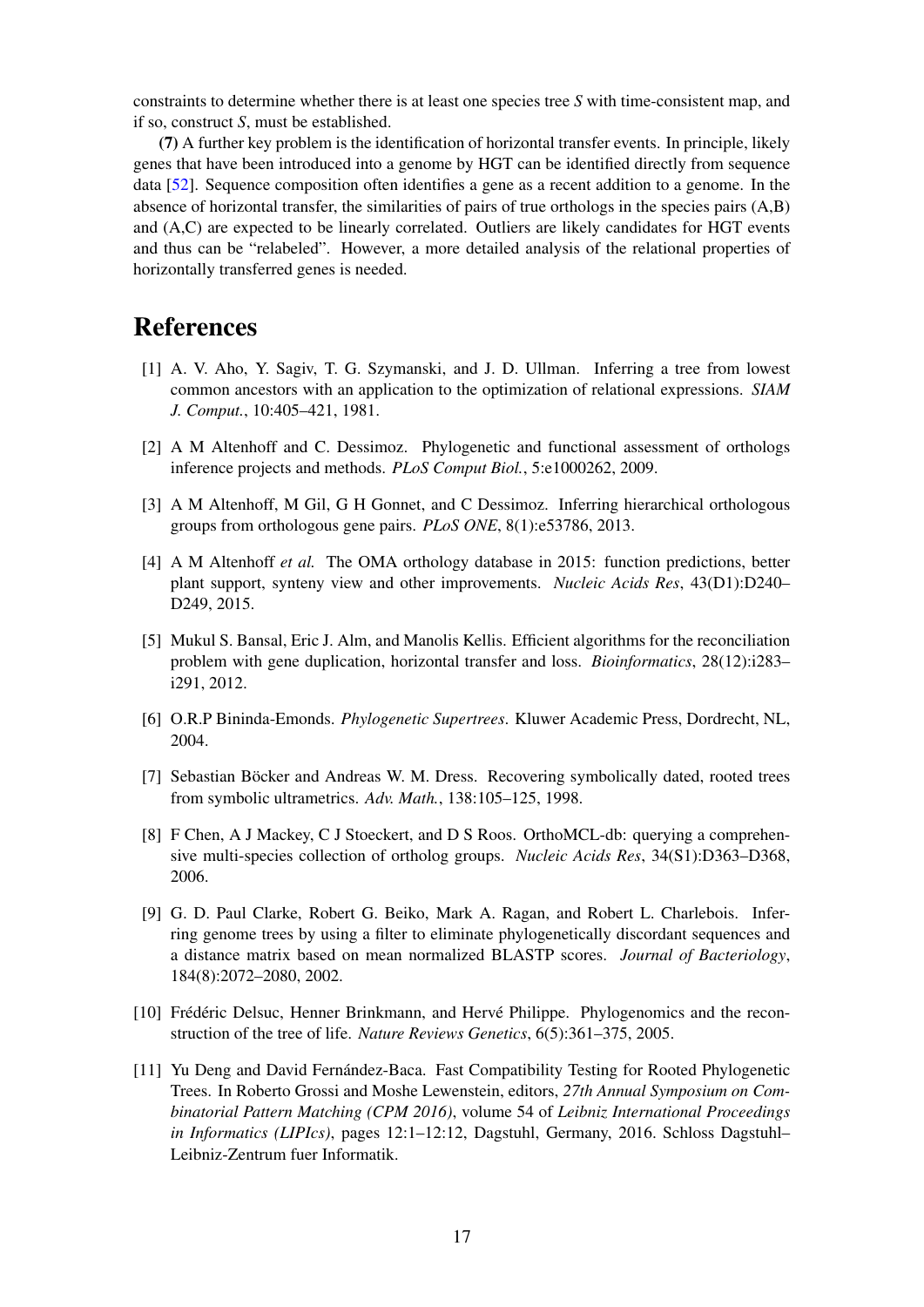- <span id="page-17-6"></span>[12] C Dessimoz, D Margadant, and G H Gonnet. DLIGHT – lateral gene transfer detection using pairwise evolutionary distances in a statistical framework. In *Proceedings RECOMB 2008*, pages 315–330, Berlin, Heidelberg, 2008. Springer.
- <span id="page-17-7"></span>[13] Riccardo Dondi, Nadia El-Mabrouk, and Manuel Lafond. Correction of weighted orthology and paralogy relations-complexity and algorithmic results. In *International Workshop on Algorithms in Bioinformatics*, pages 121–136. Springer, 2016.
- <span id="page-17-8"></span>[14] Riccardo Dondi, Nadia El-Mabrouk, and Krister M. Swenson. Gene tree correction for reconciliation and species tree inference: Complexity and algorithms. *Journal of Discrete Algorithms*, 25:51 – 65, 2014. 23rd Annual Symposium on Combinatorial Pattern Matching.
- [15] Jean-Philippe Doyon, Cedric Chauve, and Sylvie Hamel. Space of gene/species trees reconciliations and parsimonious models. *Journal of Computational Biology*, 16(10):1399–1418, 2009.
- [16] Jean-Philippe Doyon, Vincent Ranwez, Vincent Daubin, and Vincent Berry. Models, algorithms and programs for phylogeny reconciliation. *Briefings in bioinformatics*, 12(5):392– 400, 2011.
- <span id="page-17-9"></span>[17] Jean-Philippe Doyon, Celine Scornavacca, K. Yu. Gorbunov, Gergely J. Szöllősi, Vincent Ranwez, and Vincent Berry. *An Efficient Algorithm for Gene/Species Trees Parsimonious Reconciliation with Losses, Duplications and Transfers*, pages 93–108. Springer Berlin Heidelberg, Berlin, Heidelberg, 2010.
- <span id="page-17-12"></span>[18] Andreas W. M. Dress, Katharina T. Huber, Jacobus Koolen, Vincent Moulton, and Andreas Spillner. *Basic Phylogenetic Combinatorics*. Cambridge University Press, Cambridge, 2011.
- <span id="page-17-10"></span>[19] Oliver Eulenstein, Snehalata Huzurbazar, and David A Liberles. Reconciling phylogenetic trees. *Evolution after gene duplication*, pages 185–206, 2010.
- <span id="page-17-0"></span>[20] Walter M. Fitch. Homology: a personal view on some of the problems. *Trends Genet.*, 16:227–231, 2000.
- <span id="page-17-5"></span>[21] T. Gabaldón and EV. Koonin. Functional and evolutionary implications of gene orthology. *Nat. Rev. Genet.*, 14(5):360–366, 2013.
- <span id="page-17-4"></span>[22] Morris Goodman, John Czelusniak, G. William Moore, A. E. Romero-Herrera, and Genji Matsuda. Fitting the gene lineage into its species lineage, a parsimony strategy illustrated by cladograms constructed from globin sequences. *Systematic Biology*, 28(2):132–163, 1979.
- <span id="page-17-11"></span>[23] P. Gorecki and J. Tiuryn. DLS-trees: A model of evolutionary scenarios. *Theoretical Computer Science*, 359(1):378 – 399, 2006.
- <span id="page-17-1"></span>[24] G S Gray and W M Fitch. Evolution of antibiotic resistance genes: the DNA sequence of a kanamycin resistance gene from *Staphylococcus aureus*. *Mol Biol Evol*, 1:57–66, 1983.
- <span id="page-17-2"></span>[25] M. Hellmuth, M. Hernandez-Rosales, K. T. Huber, V. Moulton, P. F. Stadler, and N. Wieseke. Orthology relations, symbolic ultrametrics, and cographs. *J. Math. Biology*, 66(1-2):399– 420, 2013.
- <span id="page-17-3"></span>[26] M Hellmuth, P F Stadler, and N Wieseke. The mathematics of xenology: Di-cographs, symbolic ultrametrics, 2-structures and tree- representable systems of binary relations. *Journal of Mathematical Biology*, 2016. DOI: 10.1007/s00285-016-1084-3.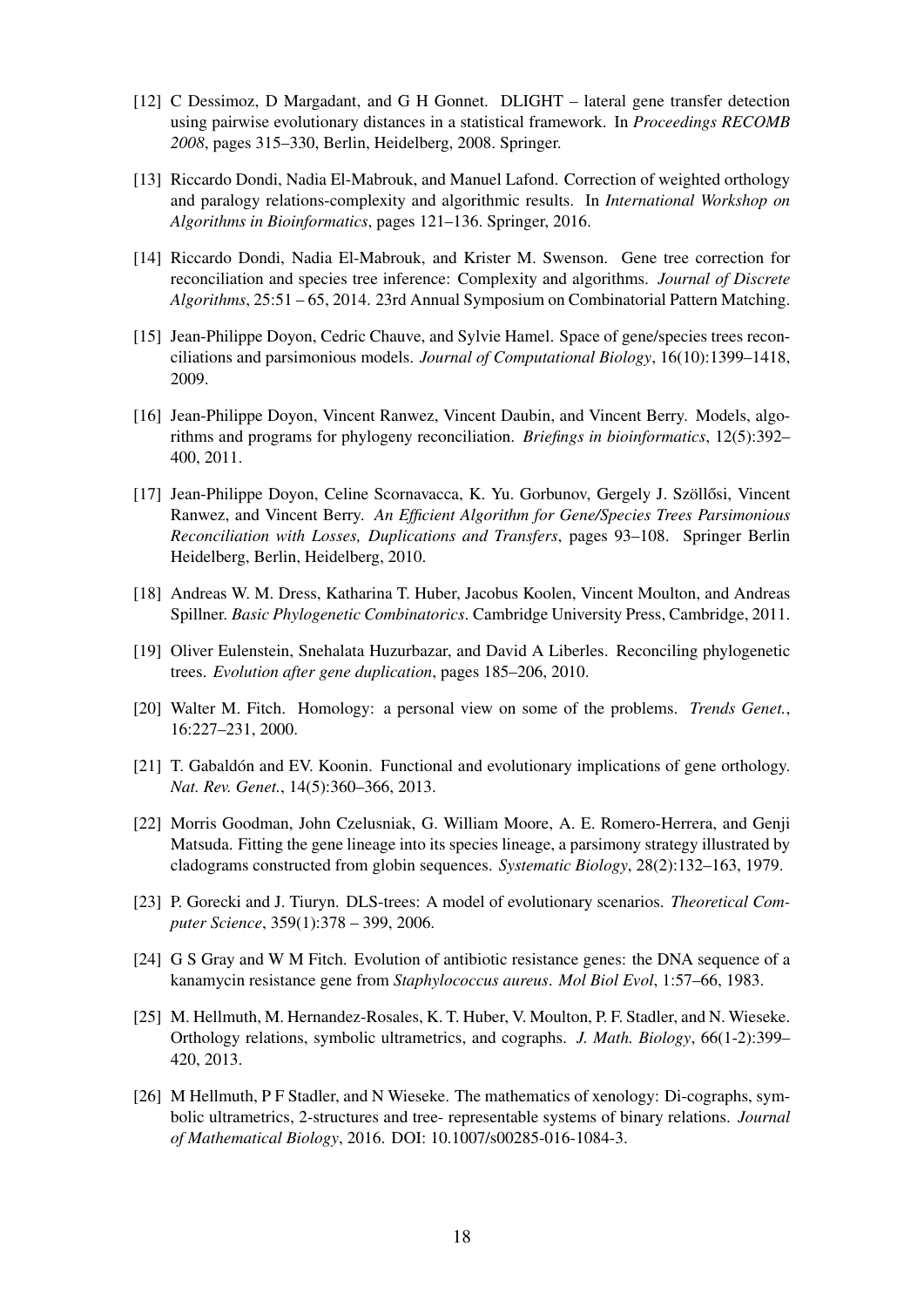- <span id="page-18-13"></span>[27] M. Hellmuth and N. Wieseke. On symbolic ultrametrics, cotree representations, and cograph edge decompositions and partitions. In Dachuan Xu, Donglei Du, and Dingzhu Du, editors, *Computing and Combinatorics: 21st International Conference, COCOON 2015, Beijing, China, August 4-6, 2015, Proceedings*, pages 609–623, Cham, 2015. Springer International Publishing.
- <span id="page-18-1"></span>[28] M. Hellmuth and N. Wieseke. From sequence data including orthologs, paralogs, and xenologs to gene and species trees. In P. Pontarotti, editor, *Evolutionary Biology: Convergent Evolution, Evolution of Complex Traits, Concepts and Methods*, pages 373–392, Cham, 2016. Springer.
- <span id="page-18-14"></span>[29] M. Hellmuth and N. Wieseke. On tree representations of relations and graphs: Symbolic ultrametrics and cograph edge decompositions. *J. Comb. Opt.*, pages 1–26, 2017. (in press) DOI 10.1007/s10878-017-0111-7.
- <span id="page-18-2"></span>[30] Marc Hellmuth, Nicolas Wieseke, Marcus Lechner, Hans-Peter Lenhof, Martin Middendorf, and Peter F. Stadler. Phylogenomics with paralogs. *Proceedings of the National Academy of Sciences*, 112(7):2058–2063, 2015. DOI: 10.1073/pnas.1412770112.
- <span id="page-18-3"></span>[31] M. Hernandez-Rosales, M. Hellmuth, N. Wieseke, K. T. Huber, and P. F. Moulton, V.and Stadler. From event-labeled gene trees to species trees. *BMC Bioinformatics*, 13(Suppl 19):S6, 2012.
- <span id="page-18-11"></span>[32] J. Holm, K. de Lichtenberg, and M. Thorup. Poly-logarithmic deterministic fully-dynamic algorithms for connectivity, minimum spanning tree, 2-edge, and biconnectivity. *J. ACM*, 48(4):723–760, 2001.
- <span id="page-18-9"></span>[33] Daniel H Huson and Celine Scornavacca. A survey of combinatorial methods for phylogenetic networks. *Genome biology and evolution*, 3:23–35, 2011.
- <span id="page-18-12"></span>[34] J Jansson, J. H.-K. Ng, K. Sadakane, and W.-K. Sung. Rooted maximum agreement supertrees. *Algorithmica*, 43:293–307, 2005.
- <span id="page-18-0"></span>[35] Roy A Jensen. Orthologs and paralogs – we need to get it right. *Genome Biol*, 2:8, 2001.
- <span id="page-18-7"></span>[36] Manuel Lafond, Riccardo Dondi, and Nadia El-Mabrouk. The link between orthology relations and gene trees: a correction perspective. *Algorithms for Molecular Biology*, 11(1):1, 2016.
- <span id="page-18-4"></span>[37] Manuel Lafond and Nadia El-Mabrouk. Orthology and paralogy constraints: satisfiability and consistency. *BMC Genomics*, 15(6):S12, 2014.
- <span id="page-18-8"></span>[38] Manuel Lafond and Nadia El-Mabrouk. Orthology relation and gene tree correction: complexity results. In *International Workshop on Algorithms in Bioinformatics*, pages 66–79. Springer, 2015.
- <span id="page-18-10"></span>[39] Manuel Lafond, Krister M Swenson, and Nadia El-Mabrouk. An optimal reconciliation algorithm for gene trees with polytomies. In *International Workshop on Algorithms in Bioinformatics*, pages 106–122. Springer, 2012.
- <span id="page-18-6"></span>[40] J G Lawrence and D L Hartl. Inference of horizontal genetic transfer from molecular data: an approach using the bootstrap. *Genetics*, 131(3):753–760, 1992.
- <span id="page-18-5"></span>[41] Marcus Lechner, Sven Findeiß, Lydia Steiner, Manja Marz, Peter F. Stadler, and Sonja J. Prohaska. Proteinortho: detection of (co-)orthologs in large-scale analysis. *BMC Bioinformatics*, 12:124, 2011.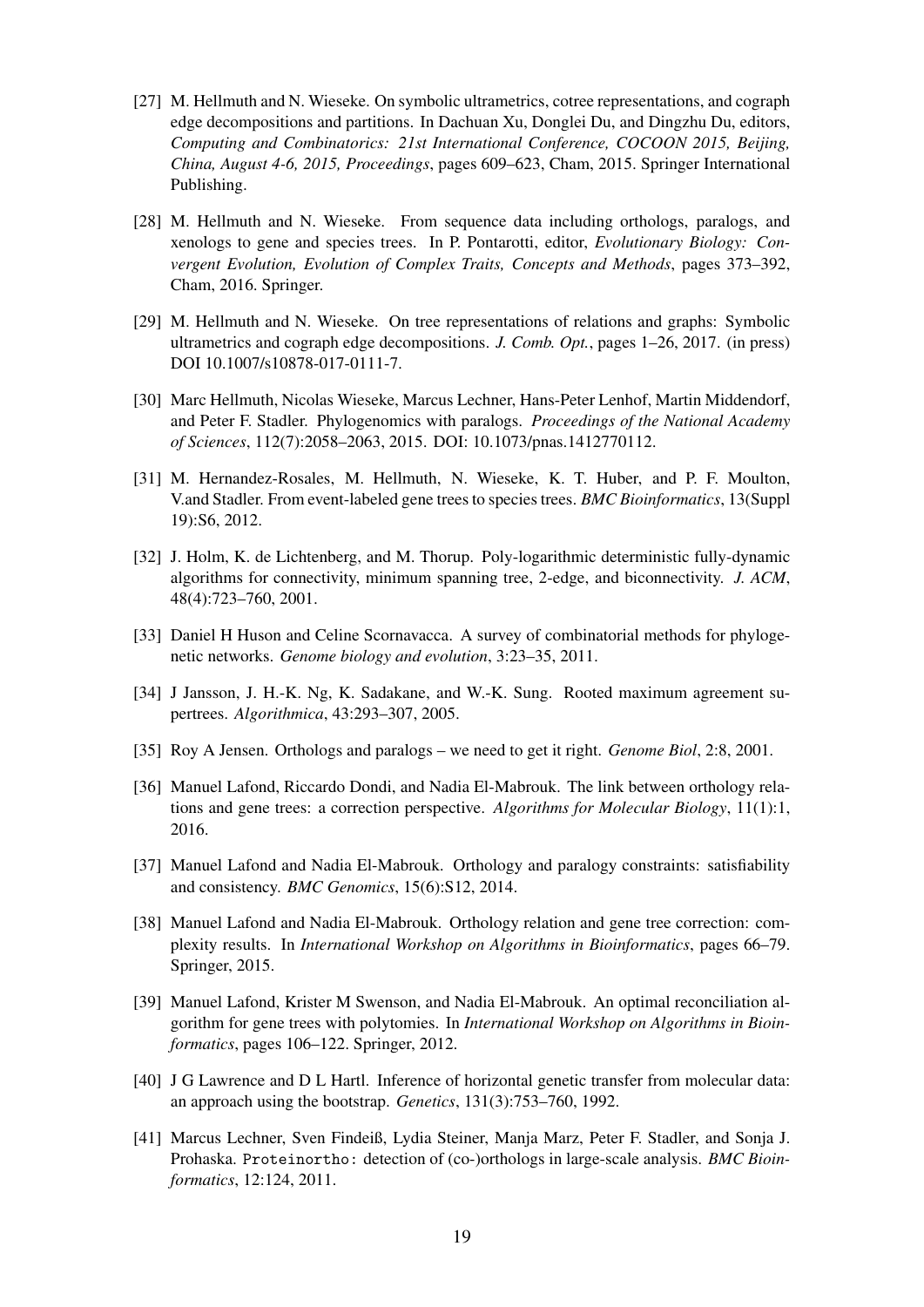- <span id="page-19-1"></span>[42] Marcus Lechner, Maribel Hernandez-Rosales, D. Doerr, N. Wiesecke, A. Thevenin, J. Stoye, Roland K. Hartmann, Sonja J. Prohaska, and Peter F. Stadler. Orthology detection combining clustering and synteny for very large datasets. *PLoS ONE*, 9(8):e105015, 08 2014.
- <span id="page-19-5"></span>[43] Bin Ma, Ming Li, and Louxin Zhang. From gene trees to species trees. *SIAM Journal on Computing*, 30(3):729–752, 2000.
- <span id="page-19-13"></span>[44] N. Nøjgaard, M. Geiß, P. F. Stadler, D. Merkle, N. Wieseke, and M. Hellmuth. Forbidden time travel: Characterization of time-consistent tree reconciliation maps. *Leibniz International Proceedings in Informatics (Wabi 2017)*, 2017. (to appear) arXiv:1705.02179.
- <span id="page-19-2"></span>[45] Gabriel Östlund, Thomas Schmitt, Kristoffer Forslund, Tina Köstler, David N Messina, Sanjit Roopra, Oliver Frings, and Erik LL Sonnhammer. InParanoid 7: new algorithms and tools for eukaryotic orthology analysis. *Nucleic acids research*, 38(suppl 1):D196–D203, 2010.
- <span id="page-19-6"></span>[46] RD Page. Genetree: comparing gene and species phylogenies using reconciled trees. *Bioinformatics*, 14(9):819–820, 1998.
- <span id="page-19-3"></span>[47] Matteo Pellegrini, Edward M. Marcotte, Michael J. Thompson, David Eisenberg, and Todd O. Yeates. Assigning protein functions by comparative genome analysis: Protein phylogenetic profiles. *Proc. Natl. Acad. Sci. U.S.A*, 96(8):4285–4288, 1999.
- <span id="page-19-12"></span>[48] Monika Rauch Henzinger, Valerie King, and Tandy Warnow. Constructing a tree from homeomorphic subtrees, with applications to computational evolutionary biology. *Algorithmica*, 24:1–13, 1999.
- <span id="page-19-4"></span>[49] Matt Ravenhall, Nives Škunca, Florent Lassalle, and Christophe Dessimoz. Inferring horizontal gene transfer. *PLoS Comput Biol*, 11(5):e1004095, 2015.
- <span id="page-19-7"></span>[50] L Yu Rusin, EV Lyubetskaya, K Yu Gorbunov, and VA Lyubetsky. Reconciliation of gene and species trees. *BioMed research international*, 2014, 2014.
- <span id="page-19-10"></span>[51] Charles Semple and Mike Steel. *Phylogenetics*, volume 24 of *Oxford Lecture Series in Mathematics and its Applications*. Oxford University Press, Oxford, UK, 2003.
- <span id="page-19-14"></span>[52] Shannon M Soucy, Jinling Huang, and Johann Peter Gogarten. Horizontal gene transfer: building the web of life. *Nature Reviews Genetics*, 16(8):472–482, 2015.
- <span id="page-19-11"></span>[53] Mike Steel. *Phylogeny: Discrete and Random Processes in Evolution*. CBMS-NSF Regional conference series in Applied Mathematics. SIAM, Philadelphia, USA, 2016.
- <span id="page-19-8"></span>[54] Maureen Stolzer, Han Lai, Minli Xu, Deepa Sathaye, Benjamin Vernot, and Dannie Durand. Inferring duplications, losses, transfers and incomplete lineage sorting with nonbinary species trees. *Bioinformatics*, 28(18):i409, 2012.
- [55] Gergely J. Szöllősi and Vincent Daubin. Modeling gene family evolution and reconciling phylogenetic discord. In Maria Anisimova, editor, *Evolutionary Genomics: Statistical and Computational Methods, Volume 2*, pages 29–51, Totowa, NJ, 2012. Humana Press.
- <span id="page-19-9"></span>[56] Gergely J. Szöllősi, Eric Tannier, Vincent Daubin, and Bastien Boussau. The inference of gene trees with species trees. *Systematic Biology*, 64(1):e42, 2015.
- <span id="page-19-0"></span>[57] R L Tatusov, M Y Galperin, D A Natale, and E V Koonin. The COG database: a tool for genome-scale analysis of protein functions and evolution. *Nucleic Acids Research*, 28(1):33–36, 2000.